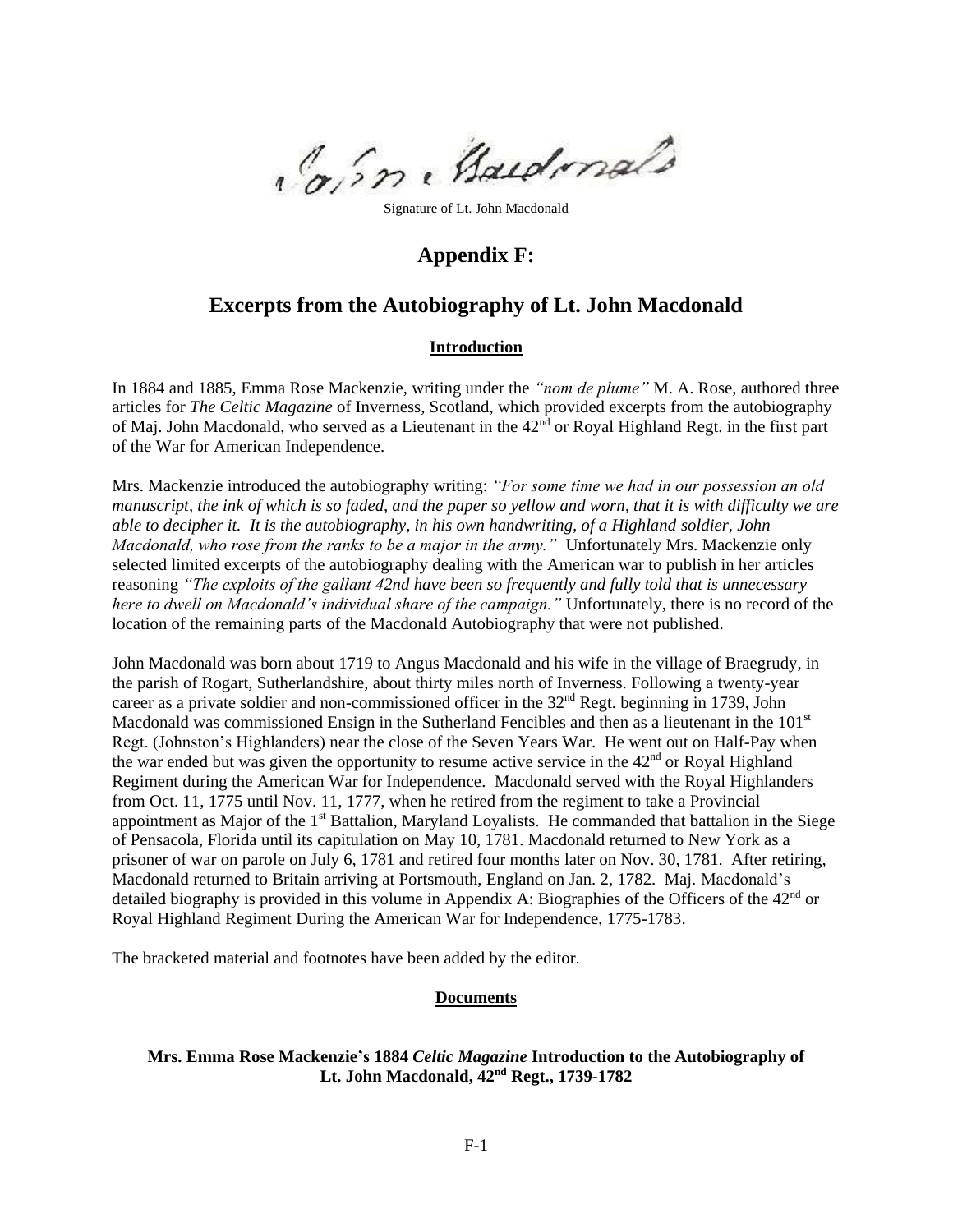For some time we had in our possession an old manuscript, the ink of which is so faded, and the paper so yellow and worn, that it is with difficulty we are able to decipher it. It is the autobiography, in his own handwriting, of a Highland soldier, John Macdonald, who rose from the ranks to be a major in the army. The various incidents in his career, and the numerous adventures he met with are so interesting, that we make no apology for making the following selections.



Battle of Fontenoy, 1745, by Pierre Lenfant, 1747

Picture Source: Wikimedia Commons

He accompanied his regiment to Flanders, fought under George the Second at the battle of Dettingen, and had his full share of the hardships of that memorial campaign; was at the battle of Fontenoy, where he received three wounds; was ordered home with his regiment to quell the Rising in Scotland in 1745; but on arriving at Stafford information came of Prince Charles's retreat from Derby, when Macdonald's regiment was again ordered for foreign service. He was engaged at the battle of Prague, and, after peace was concluded, served in Gibraltar; then returned home on recruiting service. In 1759 he secured a commission as Ensign in a regiment raised by the earl of Sutherland. In January 1763 he obtained a Lieutenancy in the regular army; but in March of the same year was reduced, and he again retired to Sutherland and took to farming. When the American War of Independence broke out, he again joined the army, although then in his 56th year, and took with him his son, aged only fifteen, to serve as a volunteer. He was appointed to the 42nd Highlanders, and served all through the war with distinction. At length, after serving for forty-three years, and attaining to the rank of Major, he settled down in his native county to spend the remainder of his days in peace.

The first few pages have altogether disappeared, but we gather from a pedigree at the end of the manuscript, that John Macdonald came of a respectable family in Sutherlandshire.

Source and Note: "Major John Macdonald, Selections from his Autobiography," Emma Rose Mackenzie, writing under the *"nom de plume"* M.A. Rose in *The Celtic Magazine*, No. CX, December 1884. Vol. X, pp. 67-68. Ms. Mackenzie implies in this section Macdonald served the entire war in the 42<sup>nd</sup> Highlanders. As discussed in the introduction, Lt. Macdonald retired from the 42<sup>nd</sup> Regt. in Nov.1777 to join a Loyalist regiment as its Major.

# **Macdonald's Account of his Enlistment in Colonel Simon Descury's Regiment of Foot at Balchraggan and His Quarters in the Castle of Inverness, Aug. 1739**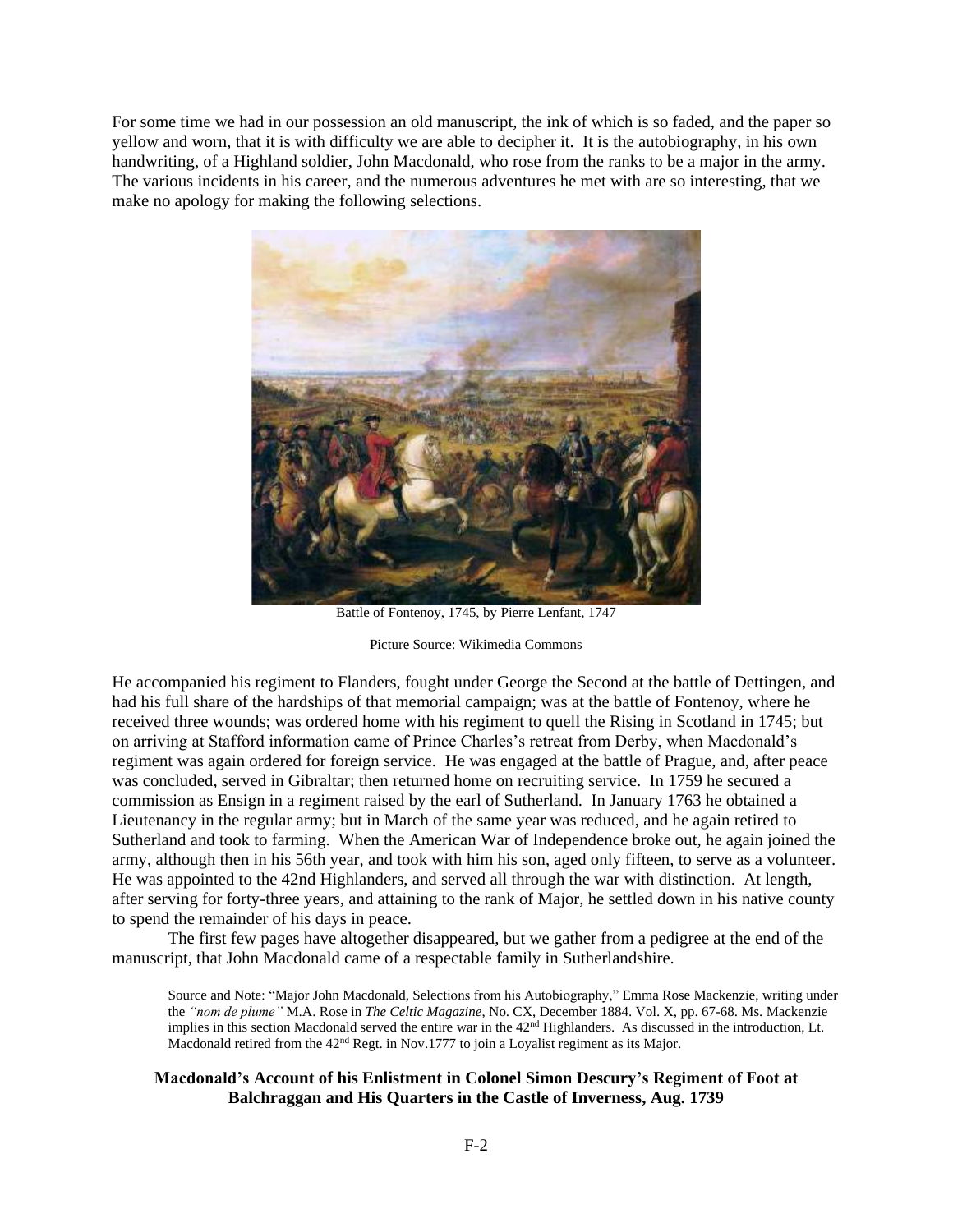[Mrs. Mackenzie's Introduction] In August 1739, we find him – a young lad – in company with a cousin, William Macdonald, engaged in driving some cattle to Moinbuy, to deliver them to a dealer who had previously bought them. After fulfilling their task, the two lads, being tired and hungry, went to the inn at Balchragan<sup>1</sup> to obtain some refreshment. On arriving they found the inn full of soldiers – a recruiting party – of the 32nd, or Colonel Descurey's Regiment of Foot<sup>2</sup>, under the command of Lieutenant John Munro. In the servant of this gentleman the lads recognized a distant relation, so that they were soon quite at home. The sergeant of the party, seeing two such likely lads, wished to enlist them, but this John Macdonald at least had no intention of doing. How he was entrapped, we will leave himself to tell in his own words. –

*"Meantime (as I found afterwards) William hinted to his friend that he would list if I could be got to go with him. But they found this could never be brought about by fair means, therefore fell on the only scheme that could favour their purpose, viz., using the bottle freely, and I became so intoxicated that I could not recollect my crossing the water; but when I came to my senses I found myself in an inn at Culrain*<sup>3</sup> *surrounded by military men and uniforms. I got up much disordered in body and worse in mind, went to a stream to wash, and taking out my pocket-handkerchief to dry my hands and face, half-a-crown dropped out of it. Though there were many to spy how I would behave, none were then near me but my cousin William. I expressed my surprise at seeing the half-crown there, as I did not keep my money so loose in those days, when he immediately told me that was the money I got from the Captain. I then, with great concern, asked him whether it was given, or put in my pocket. He said I might remember that I took it cheerfully to serve his Majesty. I asked him then if he would say so before a Justice of Peace, and was answered, to be sure he would. My next question was – Are you listed, too? and was answered in the affirmative. Then musing a little, it occurred to me that since he was against me, I had now no evidence on my side, and, therefore, had better submit to my hard fate, than provoke (to no purpose but torment and ill usage to myself) those who had me entirely in their power, and had colour of law on their side, and then I went with him to the company with as much spirits as one in the utmost despair could feign. But my cousin William did not escape the drunken farce, having fallen and hurted his knee so much that he could go no further than Kincarden. This was another mortifying circumstance to poor despairing me;*  but I saw no remedy. I then went quietly with the party to the house of Newmore<sup>4</sup>, where we found one of *the most cheerful landlords in the universe at the door with a magnum of brandy, and drank to the poor penitent to whom he handed the first bumper, though there were two sergeants and eighteen good recruits present. We were then conducted to the dining-room, where we got a most sumptuous supper, with plenty of strong ale and punch, which went merrily round, every one drinking to poor miserable me; but all entreaty was in vain, having formed a steady resolution to keep in my senses for the future.*

*At bedtime I was shown with the most alert serjeant to one of the best beds. In the morning the*  Captain's principal servant came in with the brandy bottle, took a bumper, and began with pilgarlic<sup>5</sup> to *put it round. But I was the only person in the company that did not turn up the bottom of the glass.*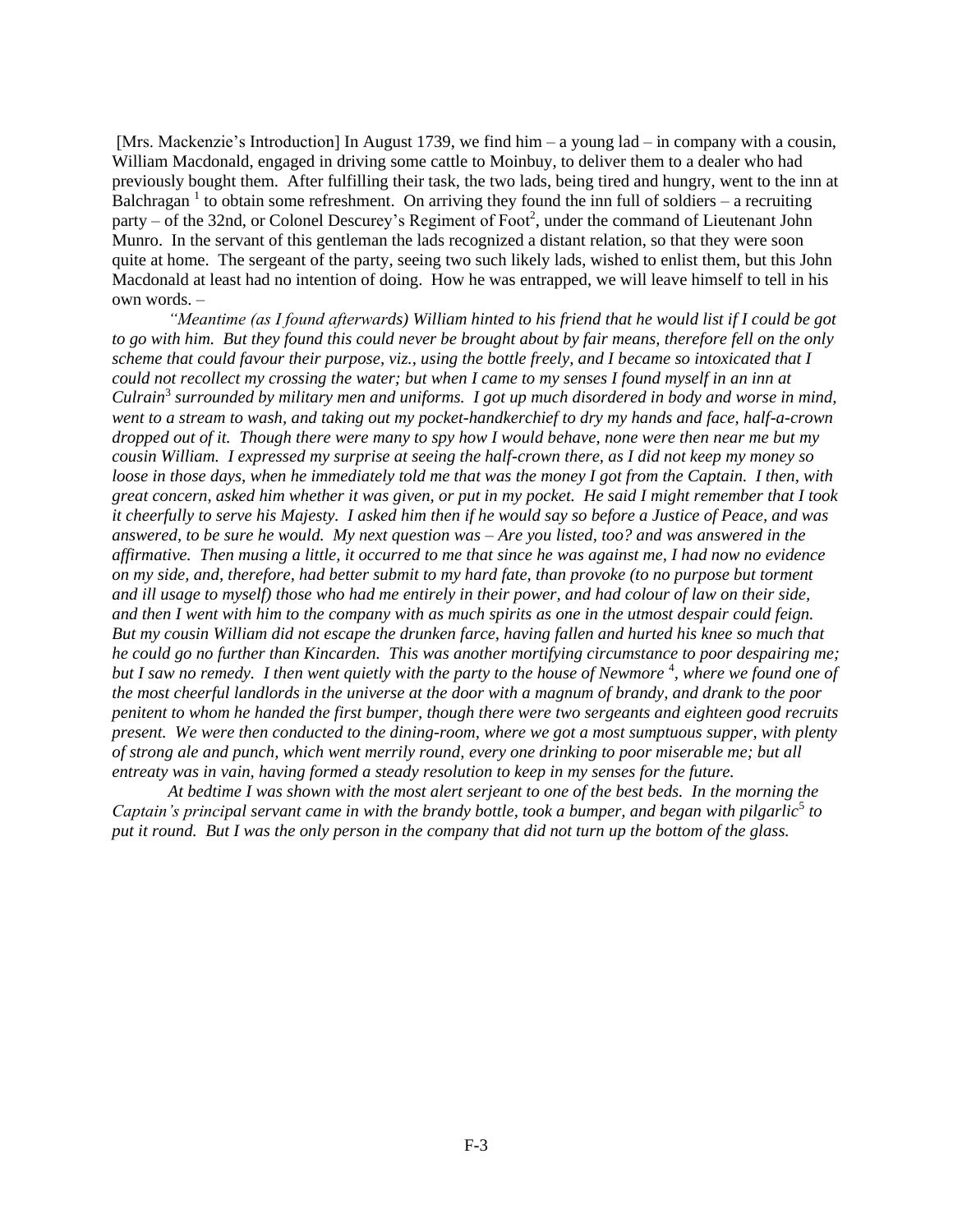

*Jacobite broadside - Castle of Inverness.*

Picture Source: Wikimedia Commons, from Nat. Lib. of Scotland

*After a good breakfast we were paraded to march to Inverness, when I stepped out of the rank, and telling the captain if he meant I should be a soldier, I hoped he would not take every advantage of my folly, and put me off with half-a-crown listing money, to which he answered – my good lad, the serjeant*  will give you a guinea and half-a-crown<sup>6</sup>, when you arrive at Inverness. Thus their suspicions continued, *but we got to Inverness that evening, and we were led to a canteen kept by Serjeant M<sup>c</sup>Bride, and everyone but myself drank heartily till the garrison regulations made it necessary to retire to the barracks."*

# [Castle of Inverness<sup>7</sup>]

*"Hitherto, I had seen nothing of the army, but what was tolerable, and rather decent. But behold! I was shown to a room where there were four soldiers three-fourths drunk, playing at cards, cursing, swearing, d-----ing one another, the cards, their own limbs, eyes, and joints. Then, indeed, had there been open doors, I certainly would have taken to my heels, but that benefit was denied, the Castle gates being locked. I lay down, but could not sleep for the noise these wretches made, and the dread of the barracks sinking with them. At last I slumbered, but was soon wakened by a dreadful weight coming thump across me. I started up, and found this to be one of my room-mates, knocked atop me by another who fell out with him at the cards, the other two being seconds to see fair play. It is easier to conceive than describe the figure I made, standing in my shirt against the wall like a statue, meantime one of the seconds taking notice of me, desired me to lie down, as he would take care they should keep the middle of the floor and molest me no more. He was as good as his word, and the battle was soon over, as well as my rest for that night. This was a sample of my future companions."*

Source: "Major John Macdonald, Selections from his Autobiography" by Emma Rose Mackenzie, writing under the *"nom de plume"* M.A. Rose in *The Celtic Magazine*, No. CX, December 1884, Vol. X, pp. 67 -70. Notes:

- 1. Balchraggan is located on the west side of Loch Ness ten miles southwest of Inverness.
- 2. The  $32<sup>nd</sup>$  Regt. was subsequently titled the  $32<sup>nd</sup>$  (the Cornwall) Regt. in 1782, the Duke of Cornwall's Light Infantry in 1881, the Somerset and Cornwall Light Infantry after amalgamation with the Somerset Light Infantry in 1959, the Light Infantry after further amalgamation in 1968, and currently "The Rifles."
- 3. Culrain is located about three miles northwest of Bonar Bridge, to the west of the Kyle of Sutherland.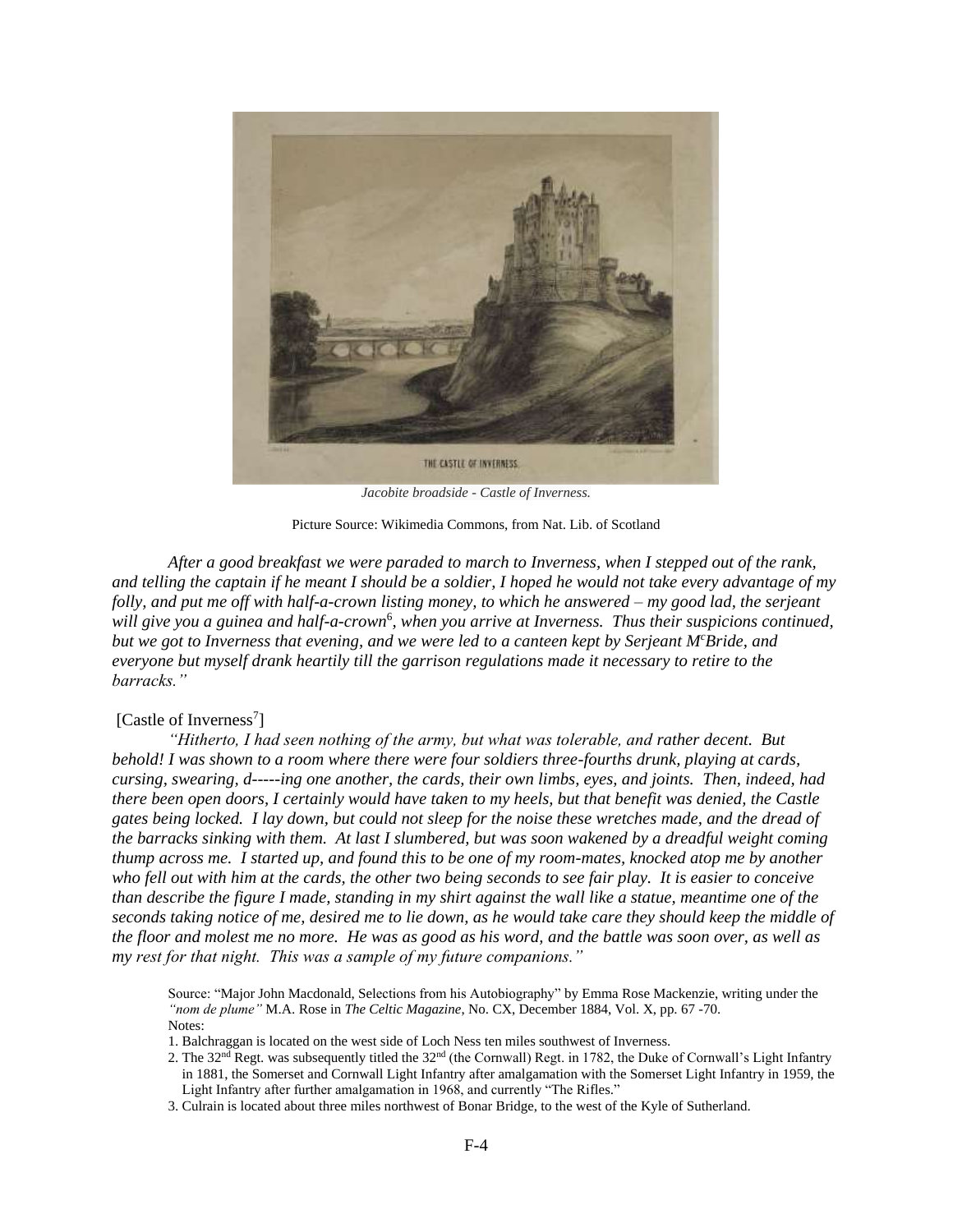- 4. Newmore is a crofting township located on the western margin of the Black Isle about two miles south of Conon Bridge and a similar distance northeast of Muir.
- 5. Macdonald's usage of "*pilgarlic*" here is unclear. Samuel Johnson's 1795 *Dictionary of the English Language* defines it as *"a name of ridicule."*
- 6. Under the previous British Monetary system a guinea was equivalent to 21 shillings and a half crown was two shillings and six pence.
- 7. Inverness, "the capital of the Highlands," is located at the northeast end of the Great Glen, where the River Ness reaches the North Sea. A royal castle stood there until it was destroyed during the 1745 Jacobite rebellion.

## **Excerpt of Certificate of Recommendation for Sgt. John Macdonald, 32nd Regt., by Grenadier Capt. John Masline, Sept. 1756**

This certificate in favour of Sergeant Macdonald, of Colonel [Francis] Leighton's regiment, at his friend's desire and his own, is most cheerfully signed by his present Captain, who has been for over sixteen years an eye witness of his sobriety, courage, and honesty. He has been seventeen years in the regiment, and behaved to the satisfaction of his officers at the four battles during the last war, was twice wounded at that of Fontenoy, and notwithstanding turned out volunteer, when the late [Maj. Gen. John] Lord Crawford called for a platoon to cover the retreat of his  $[4<sup>th</sup>]$  troop of Life Guards. As this is due to his behaviour, it is wished it may prove beneficial to his interest. A true copy. John Masline, Captain,  $32<sup>nd</sup>$  Regiment

Source: "Major John Macdonald, Selections from his Autobiography' Part III, by Emma Rose Mackenzie, writing under the *"nom de plume"* M.A. Rose in *The Celtic Magazine* No. CXII. February 1885. Vol. X, pp. 176-177.

## **Letter of Recommendation for Sgt. John Macdonald from Maj. William Macdowall, 32nd Regt., to Capt. Hon. George Mackay of Skibo, Member of Parliament, Inverness, Oct. 19, 1757**

Inverness, 19<sup>th</sup> October 1757.

Sir,—I have a letter from Sergeant Macdonald, who writes me that you have applied to Mr Mackay to recommend him for a commission. I had an opportunity to know him all the last war; he always behaved well. As he was long my Sergeant when I had the Grenadiers, made me know him better than the rest of the officers. I wrote Mr Mackay in his favour, and hope he will recommend him, as in my opinion he is a very good man, knows his duty well, and a very proper man to be advanced; and what is done for him will greatly oblige,

> Sir, yours, &c. William Macdowall

Source: "Major John Macdonald, Selections from his Autobiography' Part III, by Emma Rose Mackenzie, writing under the *"nom de plume"* M.A. Rose in *The Celtic Magazine* No. CXII, February 1885. Vol. X, pp. 177-178.

#### **Macdonald's Account of his Initial Commission as Ensign in the Earl of Sutherland's Battalion of Highlanders***,* **or First Sutherland Fencibles, Nov. 1759**

*In 1758,* [Maj. William] *Macdowall purchased the Lieutenant-Colonelcy, and* [James] *Seton the*  Majority [32<sup>nd</sup> Regt.]<sup>1</sup>. They were my friends, and with Captain [John] Masline did all in their power to *get me advanced, but nothing took place till 1759, when the* [Lt. Col. Commandant William] *Earl of Sutherland got the raising of a battalion to serve in Britain during the war. The commissions had no exceptions in them, but by a previous agreement the officers had no title to half-pay or any other reward for their services. His Lordship promised me a lieutenancy in this corps, but at filling up the commissions the Duke of Argyle<sup>2</sup> would allow me no more than an ensigncy, which my friends of the 32nd advised me to accept, as his Lordship gave reason to believe that he meant to get me into an established corps when his own was reduced. In consequence of this ensigncy, I appeared at Dornoch<sup>3</sup> in kilt in the 30th November 1759, after being twenty years and three months in breeches, long coat, and splatterdashes, etc, and no*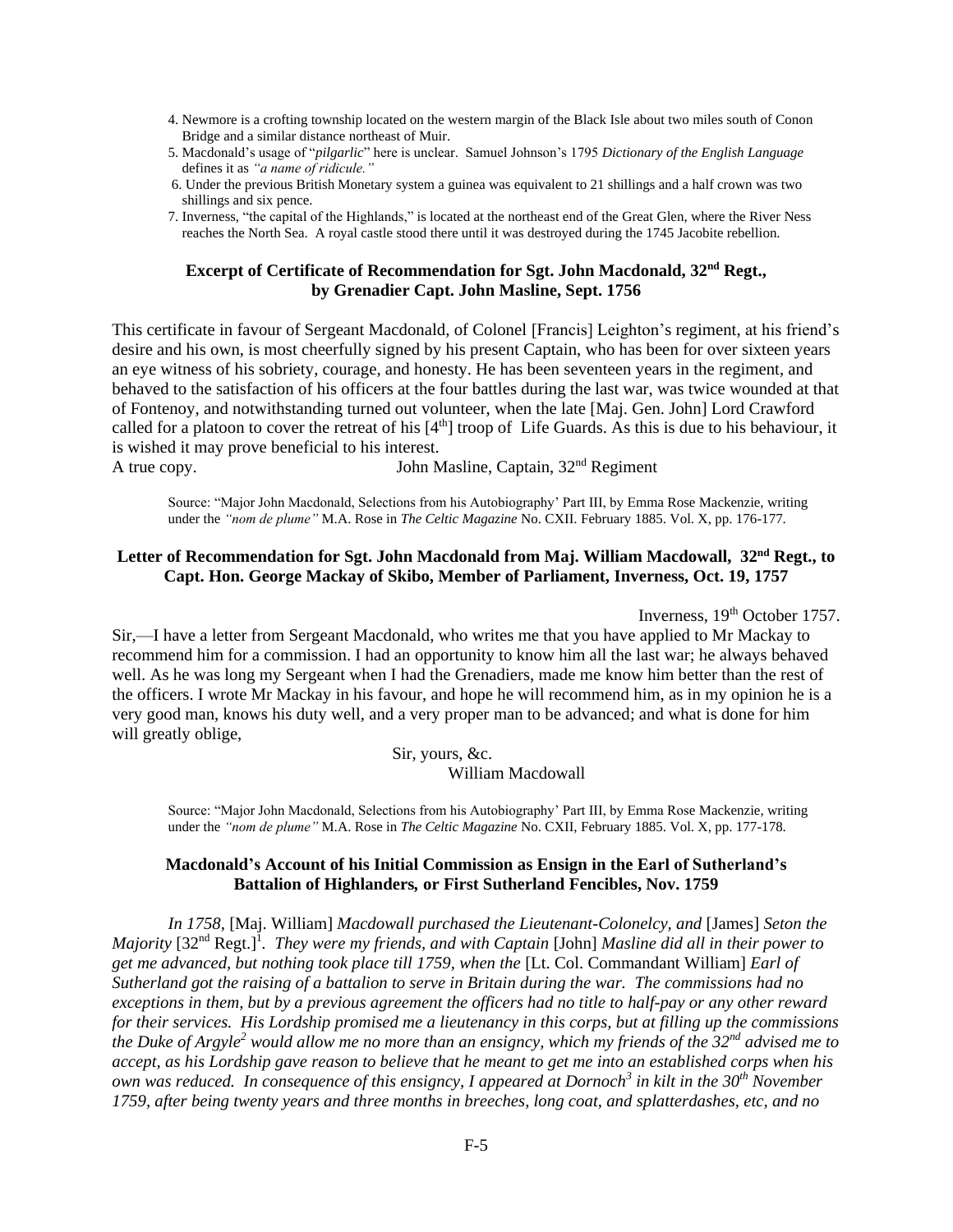*man in that corps used the native dress more than I did, notwithstanding my being early and late teaching the men, while drilling was necessary, but the trouble was uncommonly short, the men as well as officers striving who should exercise or perform any part of duty best, by which they soon became, not only an honour to their teacher, but to discipline itself. And I was exceedingly happy with them, and so far in his Lordship's favour, that he made strong application with the Secretary of War for my removal to an established corps. In May 1762 he joined at Aberdeen, and acquainted me that Mr* [Hon. Charles] *Townshend, the Secretary* [at War]*, had assured him of a lieutenancy for me in a few weeks. The regiment marched to Edinburgh and made an excellent review.*

Source and Note: "Major John Macdonald, Selections from his Autobiography' Part III, by Emma Rose Mackenzie, writing under the *"nom de plume"* M.A. Rose in *The Celtic Magazine* No. CXII. February 1885. Vol. X, p. 173. Notes:

- 1. Macdonald's service as a private soldier and non-commissioned officer in the  $32<sup>nd</sup>$  Regt. (Descurey's) is quite interesting and the summarized in his biography in App. A. Ens. John Macdonald's date of rank was Sept. 6, 1759 per TNA, *Printed Annual Army List for 1760* at WO 65/8, p. 153.
- 2. The 3rd Duke of Argyll (from 1743 to 1761) was Archibald Campbell. The Duke had control of political patronage in Scotland.
- 3. Dornoch is located on the east coast of Scotland, about forty miles northeast of Inverness.

#### **Macdonald's Account of His Commission as Lieutenant in the 101st Regt. (Johnstone's Highlanders), Aug. 1762**

*"In August his Lordship* [Earl of Sutherland] *went North. All parties seemed now tired of the war, and I longing for a bit of sure bread wrote to his Lordship for leave to go to London, which I got in course, with a letter to the Secretary, and went with the Hon. Captain Perigrine Barly, in the Dispatch Sloop of War, to Sheerness, from thence to Gravesend, and dressing myself in my Highland regimentals waited on Colonel Barre at Chatham. The Colonel did not choose to intercede for me, and seemed certain of my being disappointed. However, as he was well acquainted with the ceremonies of that department his hints were of great use to me, in course of the eleven weeks that I attended the Secretary at the office as constant as his shadow, and I managed matters so with his attendants that I never missed audience at his levee. In short he was so tired of me that he began to think seriously of giving me something in order to be rid of my trouble. I always appeared in my full Highland dress – that is a bonnet with a large bunch of feathers, great kilt, broadsword, pistol, dirk, large badger skin purse, and a pair of locks as big as besoms* [brooms]*, with an amazing strut, to set the whole off in the most marvellous manner, and though this was in a great measure forced work, I found my account in it; but 'tis too tedious to explain how.*

*"The guns fired in the Park at one o'clock in the morning<sup>1</sup> for the preliminaries of peace being signed, this could not add to my diligence, but it augmented my concern. I attended at the War Office as usual, and the Secretary's patience being worn out, ordered his first clerk to set me down Ensign to Major* [Commandant James] *Johnson's corps, or the 101st.*<sup>2</sup> *I paraded his promise to the Earl of Sutherland* 3 *of a lieutenancy; he in seeming friendship desired me take this in the meantime, and when a lieutenancy appeared vacant I should have it, perhaps to-morrow or next day. I answered that there were two vacant in that same corps; he observed that I was very intelligent, but these two were promised. I found him now so far disposed to be rid of me that I had no doubt of getting the ensigncy, therefore with a little unusual freedom told him that the army looking on the Secretary of war as their common father, expected that he looking on them as his family would reward merit and long service liberally; instead of this old servants were glad to get anything, when every youth who had never served an hour, but had a friend in favour with the man in office, could get a commission they pleased, that I did not doubt but these lieutenancies would be disposed of in this manner, and therefore hoped he would pardon my disclosing my indignation at being put off with the lowest pittance given to any officer under his Majesty after twenty-four years constant service, a broken constitution, and a body hacked with wounds. He then, as if surprised, asked if I had been in any other than the present Sutherland regiment. I answered that I was*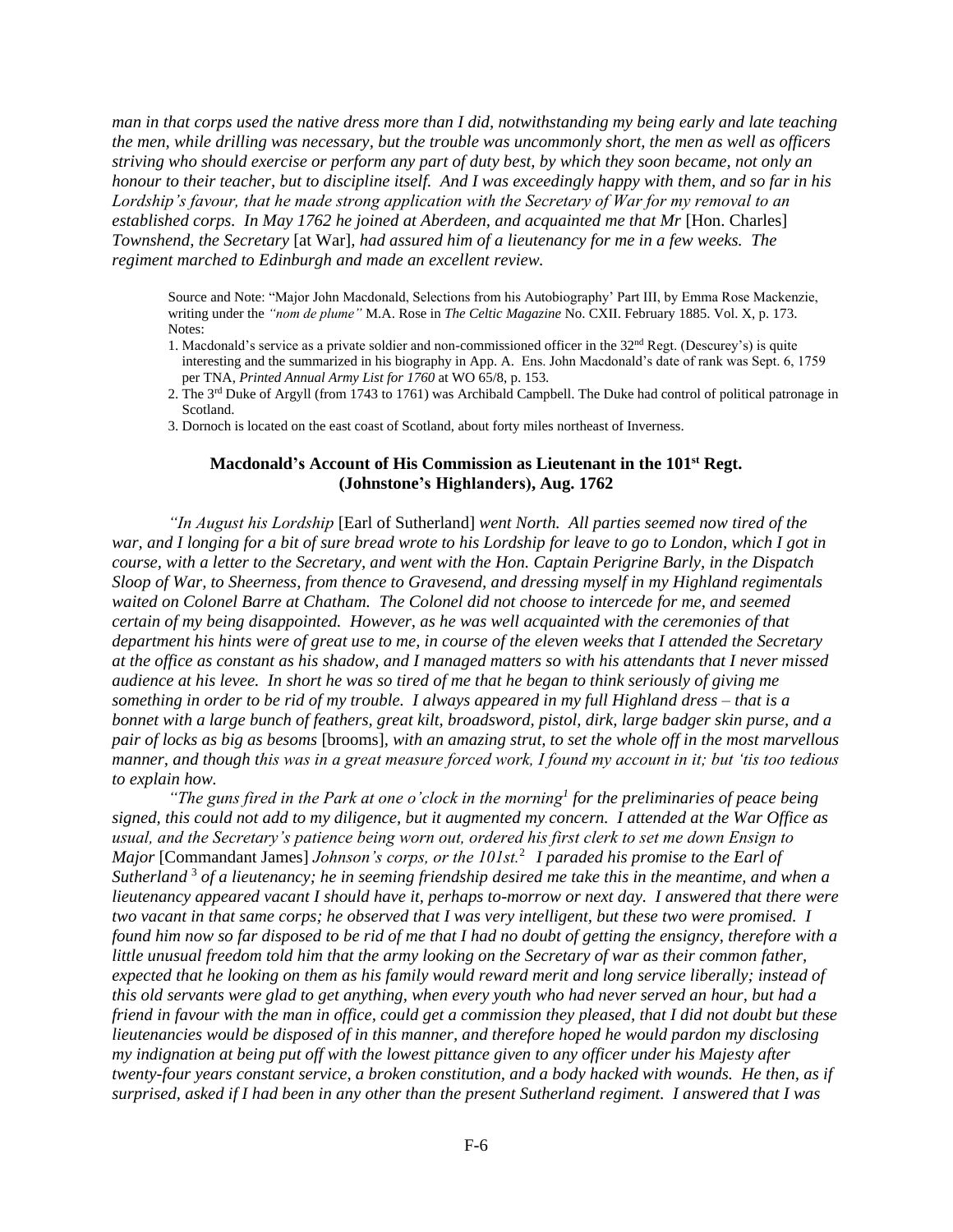*upwards of twenty years in the 32nd in the whole of the last war, and in all the battles, and often wounded, which I could prove by general officers then in town. He then expressed his concern that he had not known this sooner. I observed that the Earl could not miss informing him of my services, as it was his Lordship's only argument for demanding such a commission for me. He then, with great grace said that he had no notion of putting an old servant off with a trifle, and calling to the clerk ordered him to set me down Lieutenant to the 101st. This produced my best bows, scrapes, and acknowledgements of his goodness. Still, if I had not been attentive I have occasion to believe that I had got nothing. At least, this is certain, that the second day after stalking about the War Office, and going into a particular room, the same clerk who set me down as a lieutenant asked what I expected, and when I answered a lieutenancy, he said, "In Crawford's?" I replied, no, sir; Mr Townshend ordered you to set me down to Johnson's. This ignorance, whether pretended or not made me uneasy, and still troublesome, till I found my name notified.<sup>4</sup> Then your humble servant was an officer; and here I beg leave to confute, what was firmly alleged by a gentleman, afterwards repeated and believed by many, that I had drawn my dirk on the Secretary in the levee room, and pent him up in a corner till I forced him to promise me a lieutenancy. Was I capable of such a desperate action, it would appear unnecessary at this time, having a memorial prepared, and one of the Lords-in-Waiting engaged to deliver it to his Majesty, in case my success at the War Office did not answer my expectations. Meantime, my commission being expected, I joined the 101st at Perth in January 1763, and on the 30th of March following was reduced with that corps. I went home to my native country, but was too late to get a farm that year. My uncle, Mr Hugh, and Mrs Sutherland insisted on my living with them at least until their sons came home – both being in the Queen's Highland Regiment in Ireland <sup>5</sup>which being likewise reduced, they soon arrived, and I was not allowed to think of quitting the family till I got a place of my own. There I lived with my family fifteen months, I may well say the happiest of my life, being esteemed as the eldest son or brother, and my wife as the only daughter or sister by one of the most decent and sensible women existing, and three near relations of consummate sense and liberal education."* 

Source: "Major John Macdonald, Selections from his Autobiography' Part III, by Emma Rose Mackenzie, writing under the *"nom de plume"* M.A. Rose in *The Celtic Magazine* No. CXII. February 1885. Vol. X, pp. 179-180. Notes:

- 1. The preliminary Treaty of Paris was approved on November 3, 1762.
- 2. The 101<sup>st</sup> Regt. (Johnstone's Highlanders) was raised in the year 1760 and were sent to Germany in 1761, to reinforce Keith's and Campbell's Highlanders. Their officers did not accompany them, but were ordered back to raise six additional companies which were soon assembled at Perth. The regiment was reviewed at Perth in 1762 and declared fit for active service. The regiment was not sent abroad, however, and was reduced at Perth in August 1763.
- 3. William Gordon, 18<sup>th</sup> Earl of Sutherland (1735-1766).
- 4. The Annotated War Office Copy of the Annual Army List for 1763 is annotated to list John Macdonald a Lieutenant with a date of rank of Oct. 22, 1762 (Ref: TNA, WO 65/12, p. 167, f. 173.)
- 5. 105<sup>th</sup> Regt. (Queen's Own Royal Regiment of Highlanders).

# **Macdonald's Account of his Joining the 42nd or Royal Highland Regt. for the American War, 1764 - Apr. 1776**

[Mrs. Mackenzie's Comments] In 1764 our hero took a seventeen years' lease of some land in Moy, and settled down, as he thought, to end his days in the peaceful occupation of a farmer. The Earl of Sutherland still continued his patronage towards him with great courtesy and respect. He thus describes his position, in a few words –

*"While my noble friend lived, I was not only too happy in his favour, but found myself as easy with every gentleman of the country as if I had been their college companion, and when to my grief I lost him, I did not feel their esteem abate in the least; but rather increase. This will appear evident from their calling me to their general meetings on different occasions, and particularly my being called to the Council of our Royal Burg every second year, and I was included in the Commission of the peace, and acted accordingly."*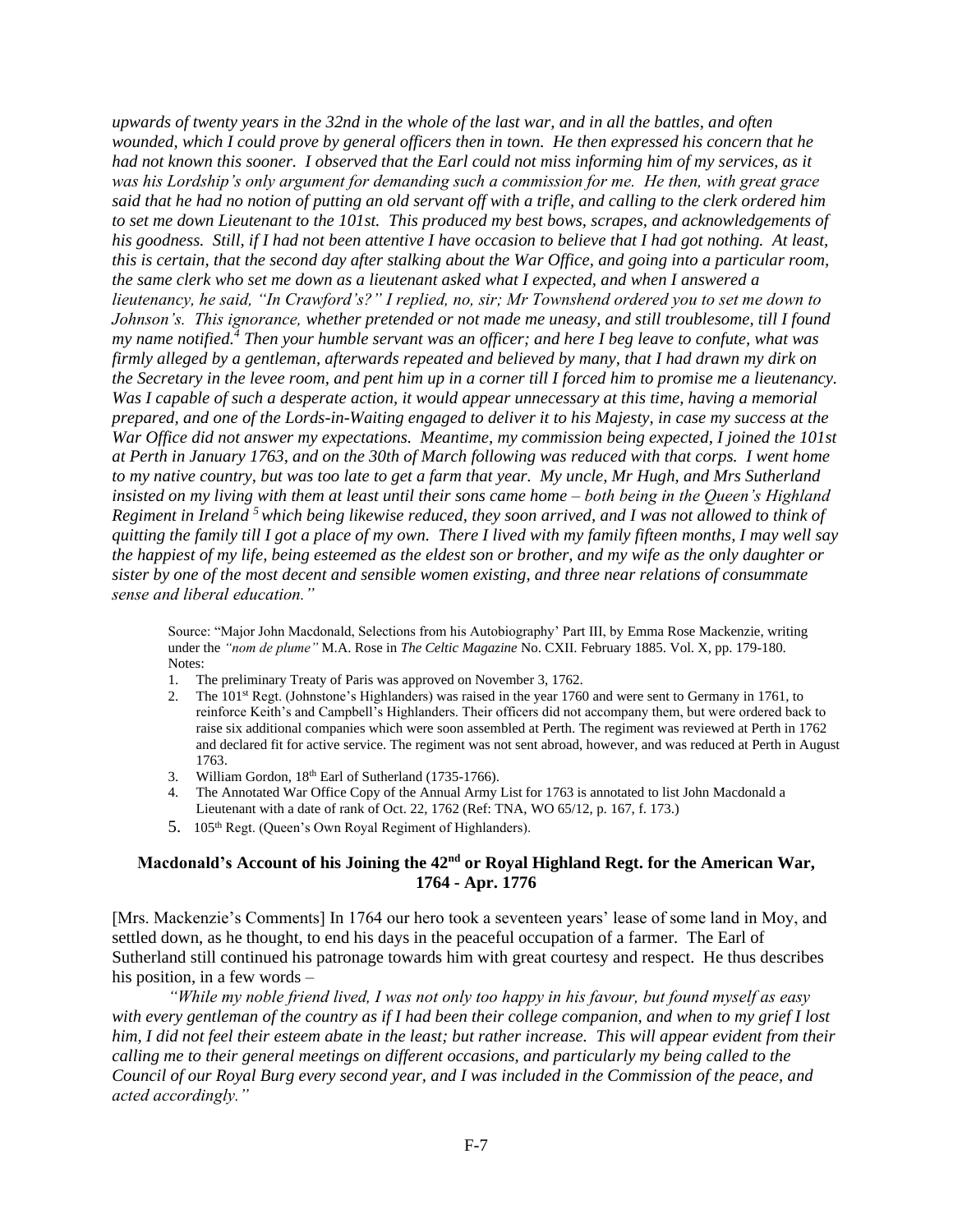[Mrs. Mackenzie's Comments] Macdonald was, however, destined to go through further adventures. The American War broke out, and in 1775 an information appeared from the War Office, to the effect that officers who had been reduced with their corps when peace was concluded, and who were willing to serve again in the same rank they formerly held, should send in their names at once to the Secretary of War. Macdonald pricked up his ears at this notice, like an old war horse that smelled the battle from afar. He had another reason for wishing again to take up a military life, besides his mere fondness for the profession. His son was now a strong promising lad of fifteen, who inherited his father's martial spirit; and Macdonald wished to get him into the service, although he was not able to purchase a commission for him. He says –

*"I looked upon this as a decent call that merited an answer from every one in these circumstances, and without hesitation wrote that though I was then in my 56th year of age, and 36th year of service, still stout and hearty as could be expected at such a time of life, I was willing as ever to serve my King and country, though I could not expect to be better settled after a few years service than I was at present. From all this, I little expected to be called; but behold! I am appointed to the 42nd or Royal Highland Regiment."<sup>1</sup>*

[Mrs. Mackenzie's Comments] Taking his son<sup>2</sup> along with him, he went to Fort-George, where a detachment of the 42nd was then stationed, under the command of Major Murray<sup>3</sup> By this officer he was sent with some recruits to join the regiment at Glasgow. [Gen.] Lord John Murray, who was in command, enrolled young Macdonald as a volunteer in the same company as his father. Their reception is thus described –

"*I became rather a favourite with his lordship; but I had better be so with Colonel Stirling<sup>4</sup>, who was to go with and command the corps; but I soon became well with Major Murray, who applied to have me in his company to take care and charge of the men and their money. My friend the Earl of Eglinton*<sup>5</sup> *, being then in town, received me with his usual humanity, and spoke to Colonel Stirling in my favour; but the Colonel seemed cool, perhaps naturally judging that an old man and a boy were rather likely to be a burden than a credit to that distinguished corps. And though he did the highest justice to every individual in the regiment, I could not reckon myself a favourite with him until the reduction of Fort Washington<sup>5</sup> By that time he found the boy act the man on every occasion, and that the old man acted his part as well as any subaltern in the regiment."*

Source: "Major John Macdonald, Selections from his Autobiography' Part III, by Emma Rose Mackenzie, writing under the *"nom de plume"* M.A. Rose in *The Celtic Magazine* The Celtic Magazine, No. CXIII. March 1885. Vol. X, pp. 219-220.

Notes:

- 1. Macdonald's commission date in the 42<sup>nd</sup> Highlanders was Sept. 3, 1775 per the War Office annotated copy of the Annual Army List for 1775 at WO 65/25, p. 96.
- 2. Macdonald's son was William Macdonald who served as a Volunteer in the early part of the American War before obtaining a commission as Ensign in the 42nd Regt. in Oct. 1777.
- 3. Maj. William Murray of the Murray of Lintrose family. Murray commanded the 1<sup>st</sup> Bn., 42<sup>nd</sup> Regt. in America.
- 4. Lt. Col. Thomas Stirling, younger of Ardoch
- 5. Maj. Gen. the Hon. Archibald Montgomery, 11th Earl of Eglinton (1726- 1796), former colonel of 77th Regt. (Montgomery's Highlanders).
- 5. The British capture of Fort Washington on northern Manhattan Island occurred on Nov. 16, 1776.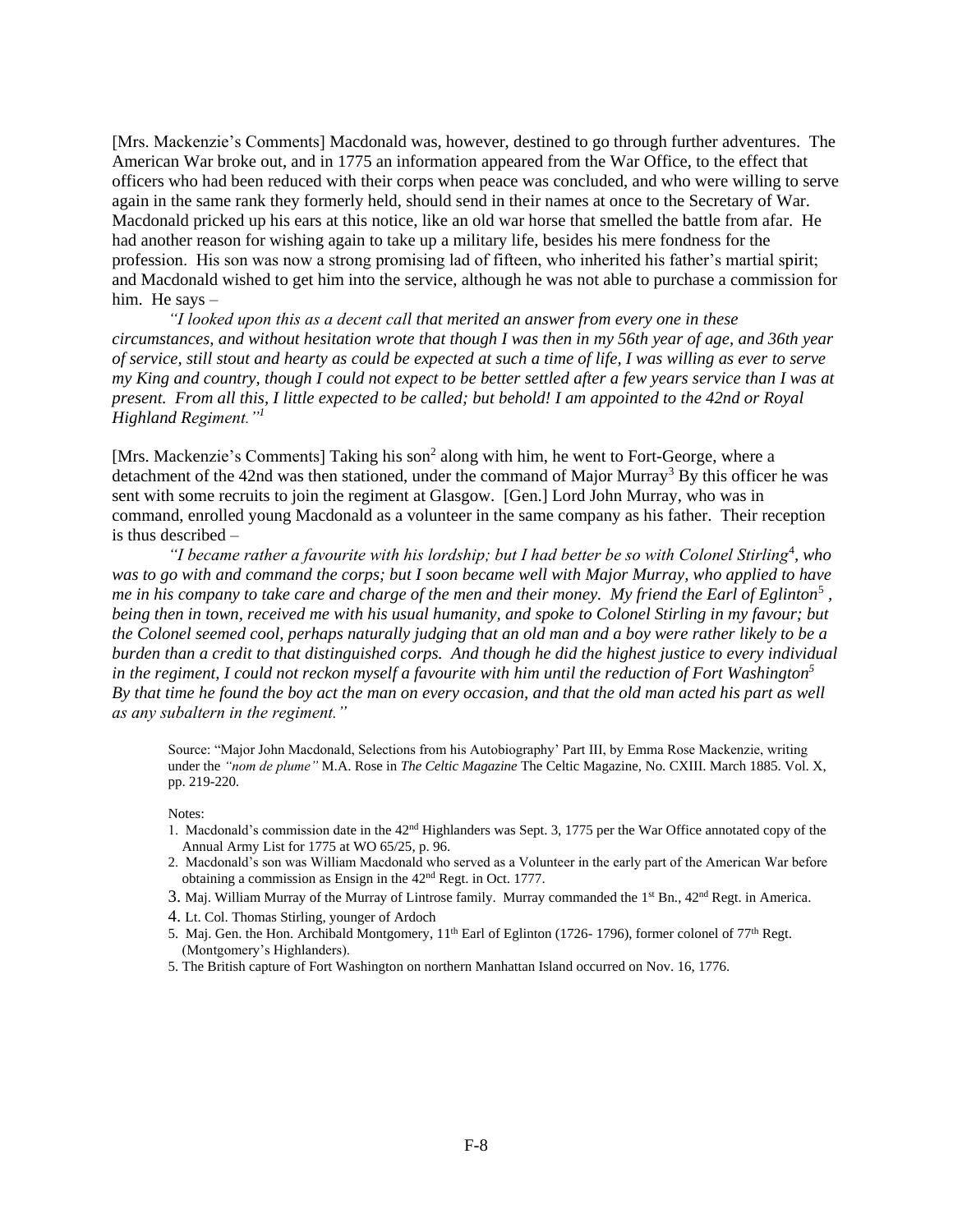

Gen. Lord John Murray, Colonel, 42nd or Royal Highland Regiment of Foot

Portrait Source: "The Black Watch at Ticonderoga," by Frederick B. Richards, in *Proceedings of the New York State Historical Association*, Vol. X, New York Historical Association, 1911, Google Books , opposite p. 429.

# **Excerpt of Letter from Gen. Lord John Murray, Col., 42nd Regt., to Secretary at War Viscount Barrington, Regarding Lt. Macdonald's Assignment, Oct. 10, 1775**

My Lord…

Lieu<sup>t</sup> John M<sup>c</sup>Donald was not amongst the Names I had the honour to Recommend to your Lordship, but whomever you think most proper, shall always be acceptable to me…

I have the honour to be with the Greatest Regard My Lord

Chesterfield  $10^{th}$  Oct<sup>r</sup> 1775 L <sup>d</sup> Viscount Barrington *John Murray*

Your Lordships most faithful and most obedient Servant

Source: TNA, *Secretary-at-War, In-letters* at WO 1/993.



Detail from Portrait of William Barrington, 2nd Viscount Barrington, by Charles Knight, 1791

Picture Source: Wikimedia Commons

**Excerpt of Letter from Secretary at War Viscount Barrington to Gen. Lord John Murray, Col., 42nd Regt. Regarding Officer Appointments, Including Lt. Macdonald, London, Oct. 11, 1775**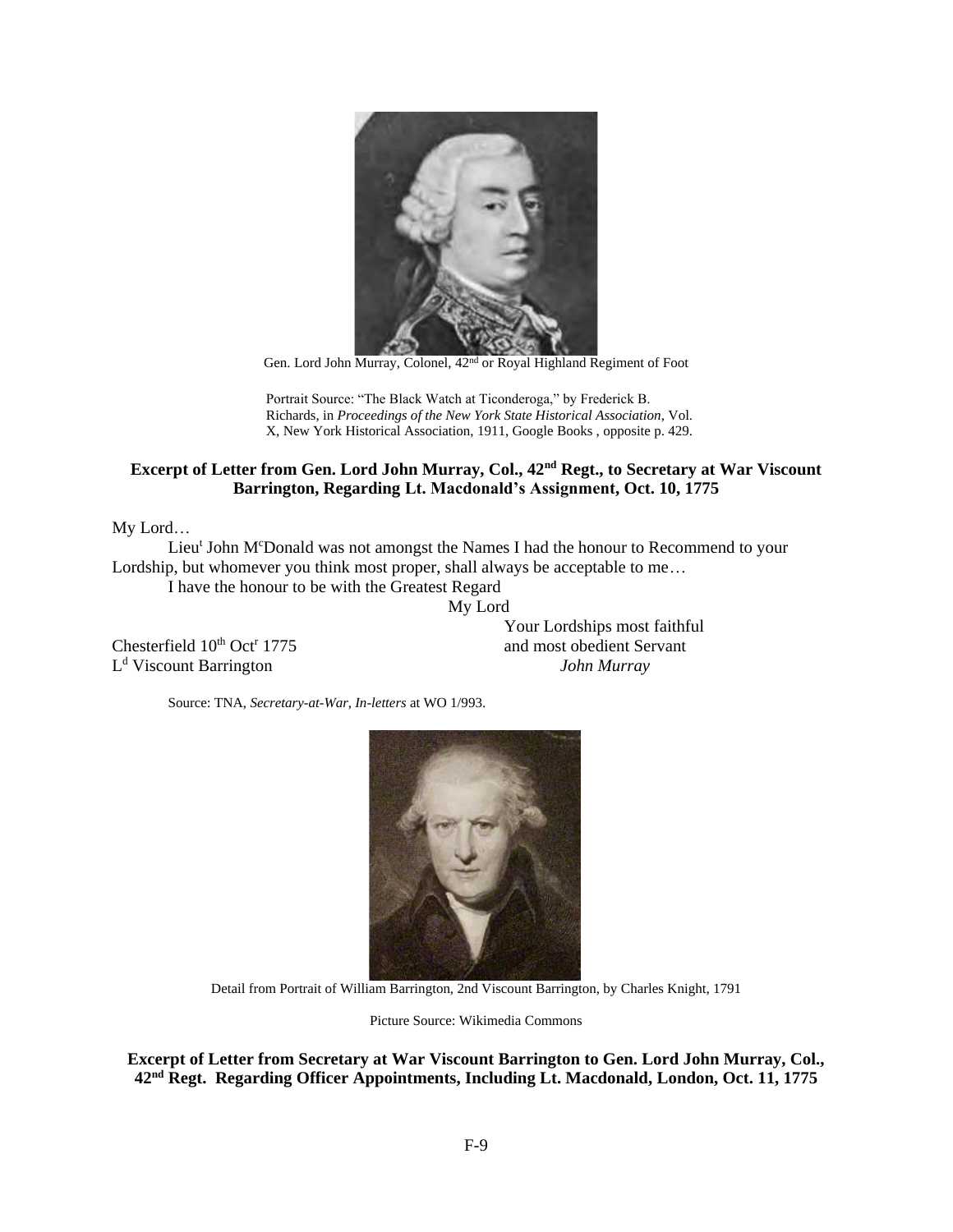War Office 11<sup>th</sup> Oct<sup>r</sup>. 1775

My Lord

I have the honor to acknowledge the receipt of your Lordship's Letter of the  $2<sup>d</sup>$ . Instant, with an annexed List of Officers of the Royal Highland Regiment of Foot, under your Command.

I herewith to answer to your Lordships a List of Notifications for your Regiment which have been issued from this Office, and beg leave to add the following Observations on your Papers… Lieutenant George Mackenzie from Half Pay in the late  $87<sup>th</sup>$  John Grant of the late  $111<sup>th</sup>$ . and John M<sup>c</sup>Donald of the late  $101^{st}$  Regiments are this day notified for your Lordship's Regiment...

I have the honor to be My Lord &c Barrington

Right Honble Lord John Murray

[Enclosure]

 $42<sup>d</sup>$  Regiment ... To be Lieutenants… Lieut<sup>t</sup> John M<sup>c</sup>Donald from half pay  $101^{st}$  Foot...

Source: TNA, *War Office Out-Letters* at WO 4/94, pp. 384-6 (ff. 195-196).

# **Excerpt of Advertisement in Scotland for Recently Assigned Officers of the 42nd Regt., Including Lt. Macdonald, to Report to the Regiment at Glasgow, Oct. 24, 1775**

ROYAL HIGHLAND REGIMENT. WHEREAS the KING has been pleased to appoint an additional LIEUTENANT to each company of the 42d, or Royal Highland Regiment of Foot, under my command, and their notifications having accordingly been issued from the war office, amongst others for … Lieutenant John Macdonald from half pay, 101 foot;… These gentlemen are desired forthwith to write to me, and to the Commanding Officer of the said regiment at Glasgow, a proper direction where they now are, and where they wish to be stationed, in order that recruiting instructions, and levy-money may be sent them, and what other orders are necessary for recruiting. *Bannercross near Sheffield, Yorkshire, 18 Oct. 1775}* JOHN MURRAY, General.

Source: *Edinburgh Advertiser*, October 24, 1775.



Site of Principal Action of the Battle of Harlem Heights Looking North, circa 1897 ("Buckwheat Field" at top of Photograph)

Picture Source: *Battle of Harlem Heights, September 16, 1776*, Henry P. Johnston, McMillan Co., 1897, opp. p. 88.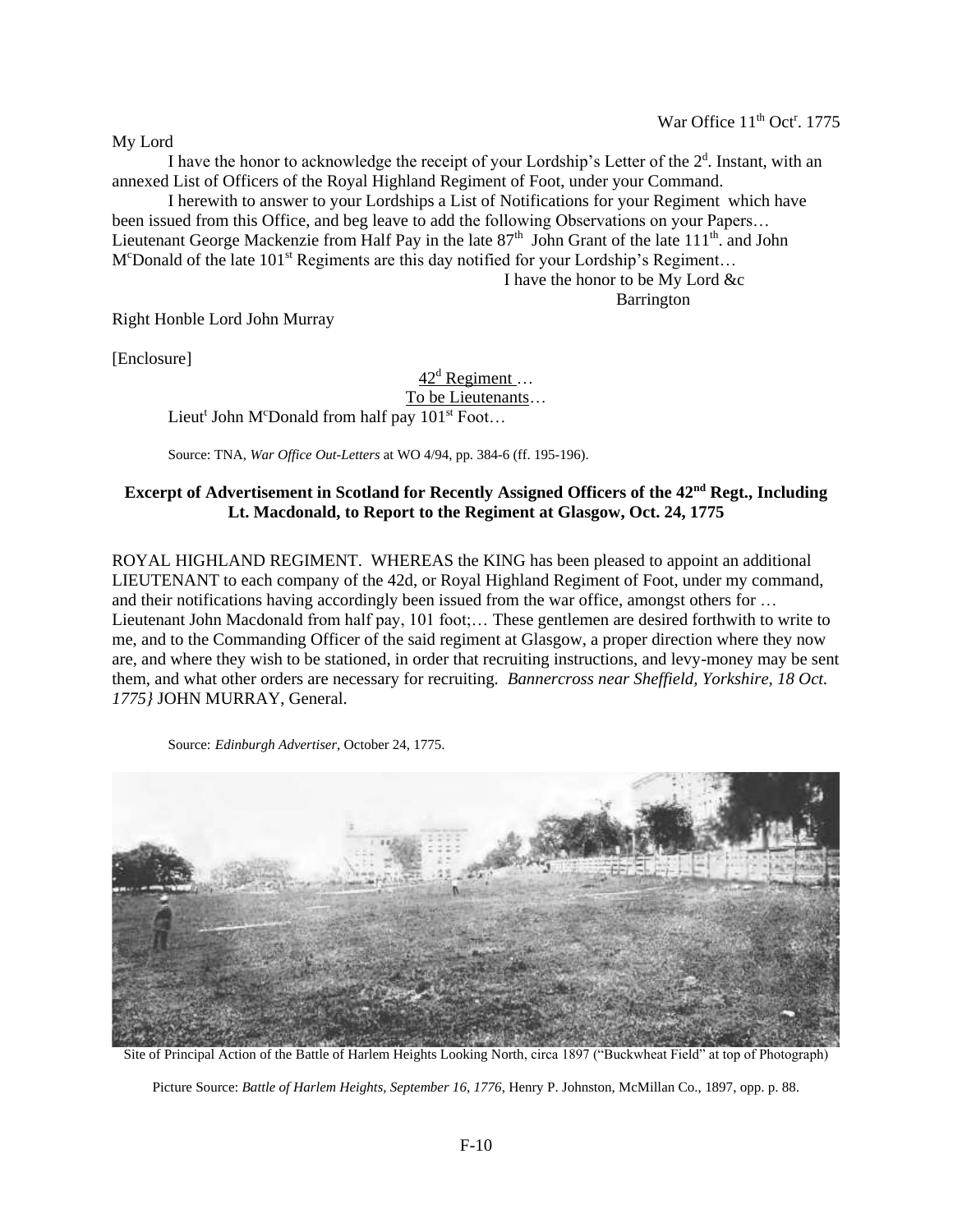# **Macdonald's Account of the 42nd Regt. in the Battles of Harlem Heights, Sept. 16 and Fort Washington, Nov. 16, 1776**

[Mrs. Mackenzie's Comments] The 42nd embarked at Greenock on the 12th of April 1776, and landed on Staten Island on the 4th of July...The exploits of the gallant 42nd have been so frequently and fully told that is unnecessary here to dwell on Macdonald's individual share of the campaign. His son, although but a boy, bore himself bravely during his first engagement [at Harlem Heights, Sept. 16, 1776], as shown by the following reference: –

*"The enemy finding us thus give way, came on furiously, and I had hot work. This was the first opportunity I had of seeing my son fairly engaged, and I will be allowed to say that it gave me pleasure to see him active and cool; but with only one company there was no keeping of that ground, therefore we retreated in good order. In this engagement I had a ball through the cuff of my coat, which made a trifling contusion. We had two Captains wounded slightly, and Ensign* [Alexander] *Mackenzie mortally. In consequence of his vacancy I was advised to memorial the Commander-in-Chief, in order to push for*   $mv$  *son.*<sup>" $1$ </sup>

[Mrs. Mackenzie's Comments] Macdonald did not succeed at this time in getting a commission for his boy, although he took a great deal of trouble in waiting on different officers; but they all considered the lad too young to recommend. General Pigot<sup>2</sup> received the father kindly and told him to not be in too great a hurry to push his son, but by exerting himself to do his duty, and encouraging his son to do the same, gain the favour of their Colonel, and no doubt he would provide for them. Macdonald followed this good advice, and soon had the pleasure of hearing Colonel Stirling speak well of the lad. It was during the attack on Fort Washington that the following occurred: –



Photograph of Morris-Jumel Mansion

Picture Source: Wikimedia Commons, by I, Sailko

*"Whether my son landed before or after me, it is certain we lost each other in scrambling up the rocks, and knew nothing of each other's fate till the evening, when it will be allowed, when hot firing ceased, natural concern took place After mounting the hill, and firing ceased, to capitulate, our party sat down under trees to rest. I soon observed to Colonel Macpherson (Cluny)*<sup>3</sup> *that we had better look for our Regiment. He answered, as there seemed nothing to be done, we were as well there for the present. I replied, My dear Duncan, you have no son on the Island this day. Very just, says he, let us move, and we soon find the corps, when Colonel Stirling shook hands with me, and thanked me for my activity in*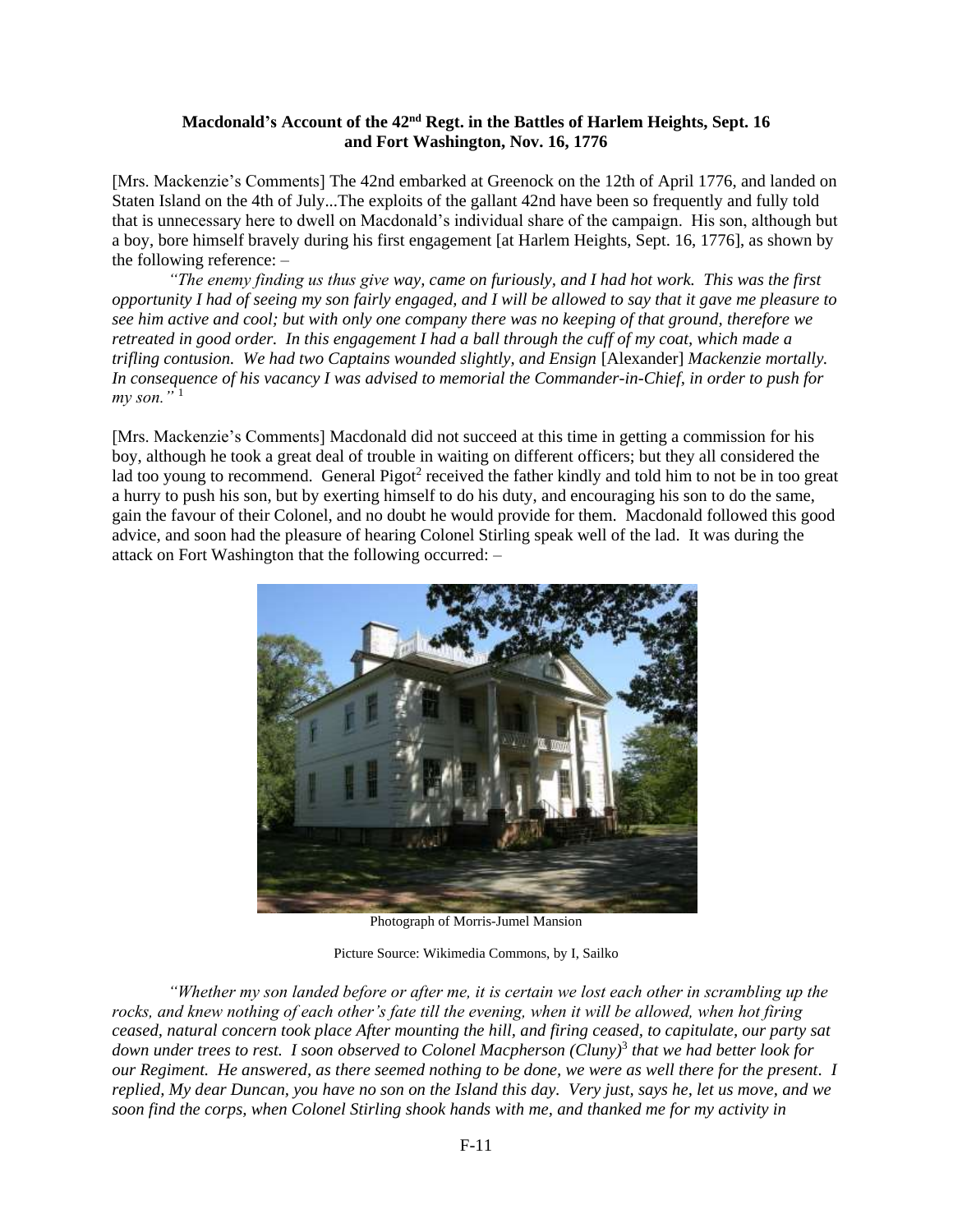#### *dispersing the rebels at Morris' House, adding, Your son has been with me through all this day's danger to yourself, and trust him to me in the future."*

Source: "Major John Macdonald, Selections from his Autobiography' Part III, by Emma Rose Mackenzie, writing under the *"nom de plume"* M.A. Rose in *The Celtic Magazine* The Celtic Magazine, No. CXIII. March 1885. Vol. X, pp. 220 – 221.

Notes:

- 1. Macdonald is describing the Battle of Harlem Heights, which was fought with the rebels on Sept. 16, 1776 on Manhattan Island, New York. Macdonald is likely misremembering the number of companies of the regiment heavily engaged in the battle. Other period accounts indicate Maj. Murrays 1<sup>st</sup> Battalion of four companies was heavily engaged, while Brevet-Maj. Grant's three-company 2nd Battalion provided overwatch. (Ref: "*Short account of the movements and engagements of the two battalions of the 42nd from 22nd August to 16th December 1776"* in the Stirling Papers). Ens. Alexander MacKenzie, 42nd Regt. died of his wounds shortly after this battle.
- 2. Maj. Gen. Sir Robert Pigott, Colonel of 38<sup>th</sup> Regt.
- 3. Macdonald is actually referring to Maj. Duncan M<sup>c</sup>Pherson, son of Breakachy, one of the Company Commanders in the 42<sup>nd</sup> Regt. and brother-in-law of Macpherson of Cluny. Capt. Duncan Macpherson of Cluny was in the 71<sup>st</sup> Highland Regt. and did not take part in the action near the Morris House.



Detail of Map of Trenton, New Jersey, showing Assunpink Creek and Road to Princeton, c-1800

Picture Source: Lib. of Congress, Geography and Map Div., *A Map of the Trenton and New-Brunswick Turnpike-road.*

#### **Macdonald's Account of the 42nd Highlanders at Trenton and Princeton, Dec. 30, 1776 –Jan. 3, 1777 and the Battle of Piscataway, New Jersey, May 10, 1777**

[Mrs. Mackenzie's Comments] His age did not prevent the gallant old soldier from taking his share in the hard work of the campaign, as shown by the following extract. At this time the 42nd was at Princetown [New Jersey]-

*"Here it happened my turn to go with the baggage of the army to Brunswick. The weather was very bad, with snow, frost, and sleet alternately. The road was still worse in returning with ammunition*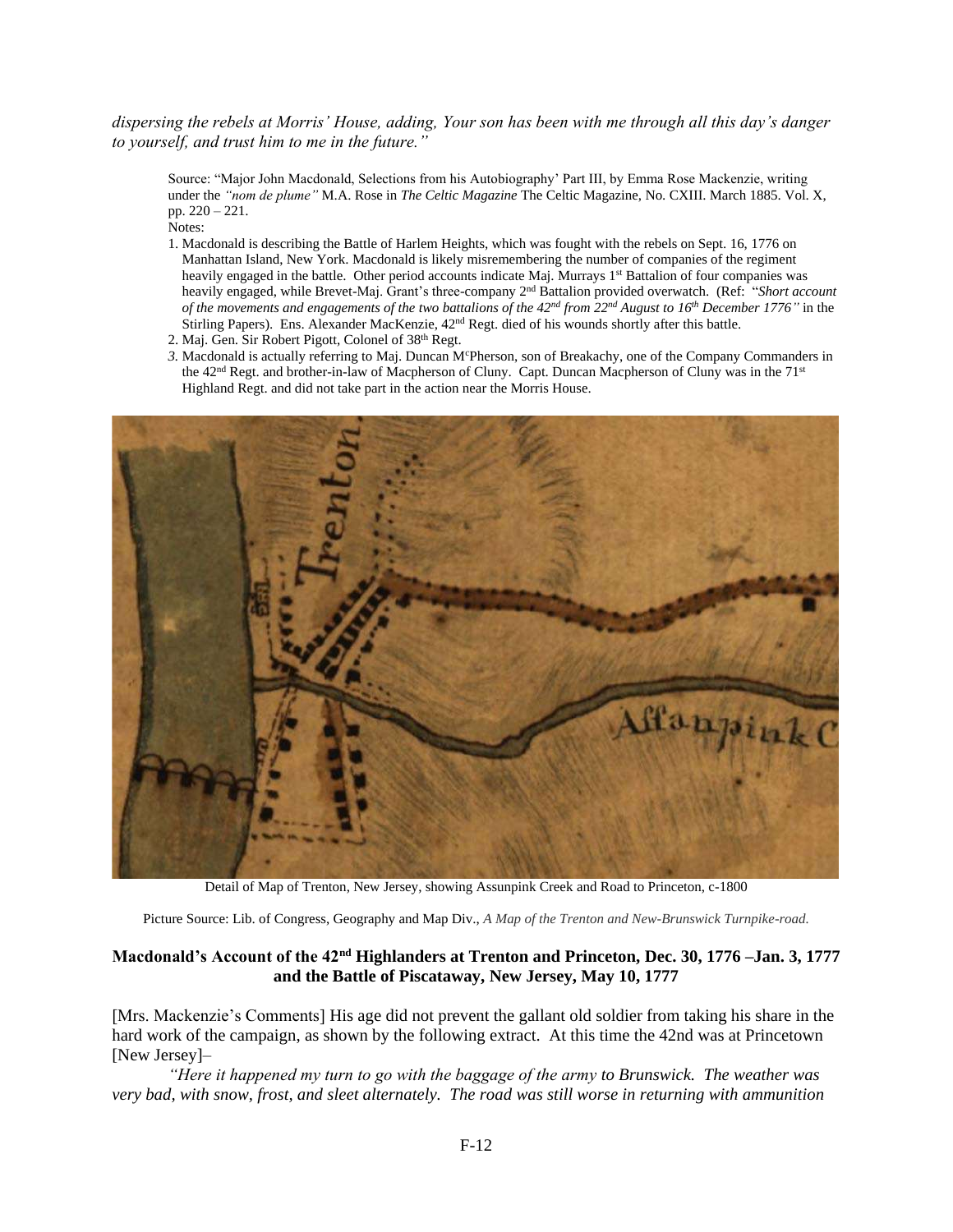*and prisoners, and the baggage horses being very ill-shod, and as ill-fed, it was the fourth day before we got back to Princetown, though constantly on duty. Here finding the 42nd with the bulk of the army had marched towards Trenton, I followed, and late at night* [Jan. 2] *found them near that place, and I found a little rest on a wisp of rotten hay. Next morning the army followed the rebels to Princetown; but proved too late to save the 17th from a severe handling from a large body of them on their way to the Blue Mountains. But* [Lt. Gen. Charles] *Lord Cornwallis, dreading the danger of Brunswick; where so much valuable stores lay, marched with all expedition to save that place, from whence the 42nd was detached*  to Piscataqua<sup>1</sup>, and arrived there on the evening of the 3rd January 1777; and I have given the reader all *this trouble to tell him that then I finished my eighty-two miles march with only one bad night's rest."*

[Mrs. Mackenzie's Comments] On another occasion [on May 10, 1777] he became separated from the regiment for a while, when the Colonel sent a party to look for him –

*"On the 10th of May the rebels made a formidable attack on our picquet in front, and took the officer<sup>2</sup> and sergeant prisoners, after killing or wounding most of the men. When I came up with Major Murray's company I released them, and took a wounded officer with thirteen rebels prisoners. Our people were so enraged at their continual harassing that post, and in particular at this last attempt, that I, finding them in humour to bayonet the prisoners, took some time to put them in discreet hands, with positive orders not to hurt them. By this little delay I missed the regiment, which halted at a proper distance. I followed a firing, which I found to be a few mad fellows of ours and a company of Light Infantry, that had joined them and followed the chase too far, and to no good purpose. When I came I used all arguments that would occur to me to make them return to the regiment, but all in vain, until they approached an encampment of the enemy where only a tent was standing, and saw them forming behind their encampment. I them told them in a very serious manner that cannon would soon appear, and hoped they would give up such folly as must endanger their not their liberty, if not their lives; thus I at last got the better of their impetuosity, and retired a little. At that instant my son joined me, with a sergeant and fifteen men. It seems Colonel Stirling, missing me, asked the lad where I was, the latter answering that he left me giving charge of prisoners to Corporal Paul Macpherson, and that he believed that I was forward. The Colonel ordered him to take a party and find me, and directed I should declare his displeasure to these men for venturing so far from the regiment, and, at their peril, to return immediately. In this place, gratitude leads me to say that Major Murray's company of the 42nd was the most alert, most decent, and best principled soldiers I ever had the honour to command or be connected with."*

Source: "Major John Macdonald, Selections from his Autobiography' Part III, by Emma Rose Mackenzie, writing under the *"nom de plume"* M.A. Rose in *The Celtic Magazine* The Celtic Magazine, No. CXIII. March 1885. Vol. X, pp. 221-222.

Notes:

- 1.Piscataway, New Jersey (now part of Edison Township, New Jersey).
- 2. Lt. William Stewart commanded the picket and was badly wounded in the thigh and temporarily taken before the rebels were pushed back by the arrival of the companies of the regiment.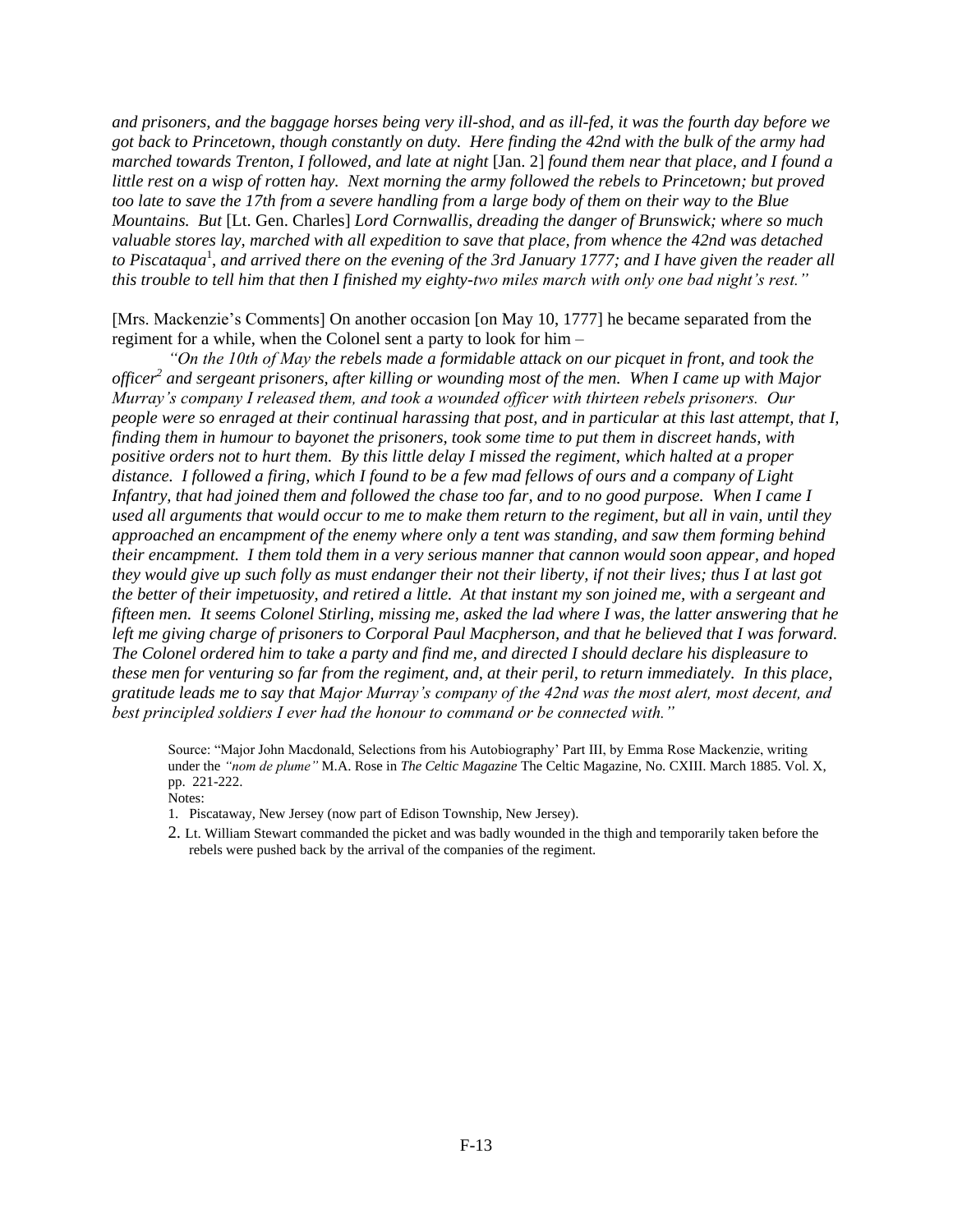

Detail of Map of Wilmington, Delaware Showing 71<sup>st</sup> Highlander's Camp, 1777

Picture Source: Lib. of Congress, Geography and Map Div., *Plan du camp retranchè à Wilmington pour y couvrir notre hospital apres la Battaille de Brandywine*, by Friedrich Adam Julius von Wangenheim, No. gm71000673

# **Lt. John Macdonald's Account of the Beginning of the Philadelphia Campaign, Aug. 24, 1777**

*"When the army, after going by Chesapeak Bay, landed at the head of Elk,*<sup>1</sup> *I was in a high fever, and left on board an Hospital Ship, and relapsed often, which brought me very low. Still on coming up the Delaware I landed with the first convalescents at Wilmington. Here I found my friends of the 71st, and Major Macdonald <sup>2</sup> of that corps being ordered from the convalescents into a Battalion, choose to have me Adjutant to that corps. I then commenced in that duty."*

[Mrs. Mackenzie's Comments] Some little time after, on reaching Philadelphia, officers and men were ordered to join their respective corps, and Macdonald had the pleasure of meeting his son, and hearing how he got on during his absence. –

*"Now, my son gave me a long detail of the kindness and attention of all the officers to him in my absence, in particular that, when Colonel Stirling found I had been left behind, he called him out of the rank of privates where he always stood, telling him he was sorry he had been so long in that rank, and he would take care he should appear no more in it, ordering him at that same time to command half the company on a march or action, that is, to act as subaltern in the company till his father joined, or his being otherwise appointed. This was very flattering to a lad of seventeen, and two years service; but this was not all. After the battle of Brandy Wine, the Colonel gave him a copy of a memorial addressed to General* [Sir William Howe] *Stowe, setting forth his own short, and my long, services, desiring him to transcribe and sign a fair copy of it, which the Colonel presented in order to procure a commission in some other regiment, as there was no vacancy in the 42nd. This was done, and a favourable answer received. Soon after, Major Murray being appointed to the 27th, and the General being pleased to give the commissions in succession in the 42nd, my son got the Ensigncy, date 5th October 1777. Thus one of my grand points being obtained, there remained only to realise a penny for my Lieutenancy, and retire after serving upwards of thirty-eight years, and at the age of fifty-eight."*

Source: "Major John Macdonald, Selections from his Autobiography' Part III, by Emma Rose Mackenzie, writing under the "nom de plume" M.A. Rose in The Celtic Magazine The Celtic Magazine, No. CXIII. March 1885. Vol. X, pp. 222 - 223.

Notes: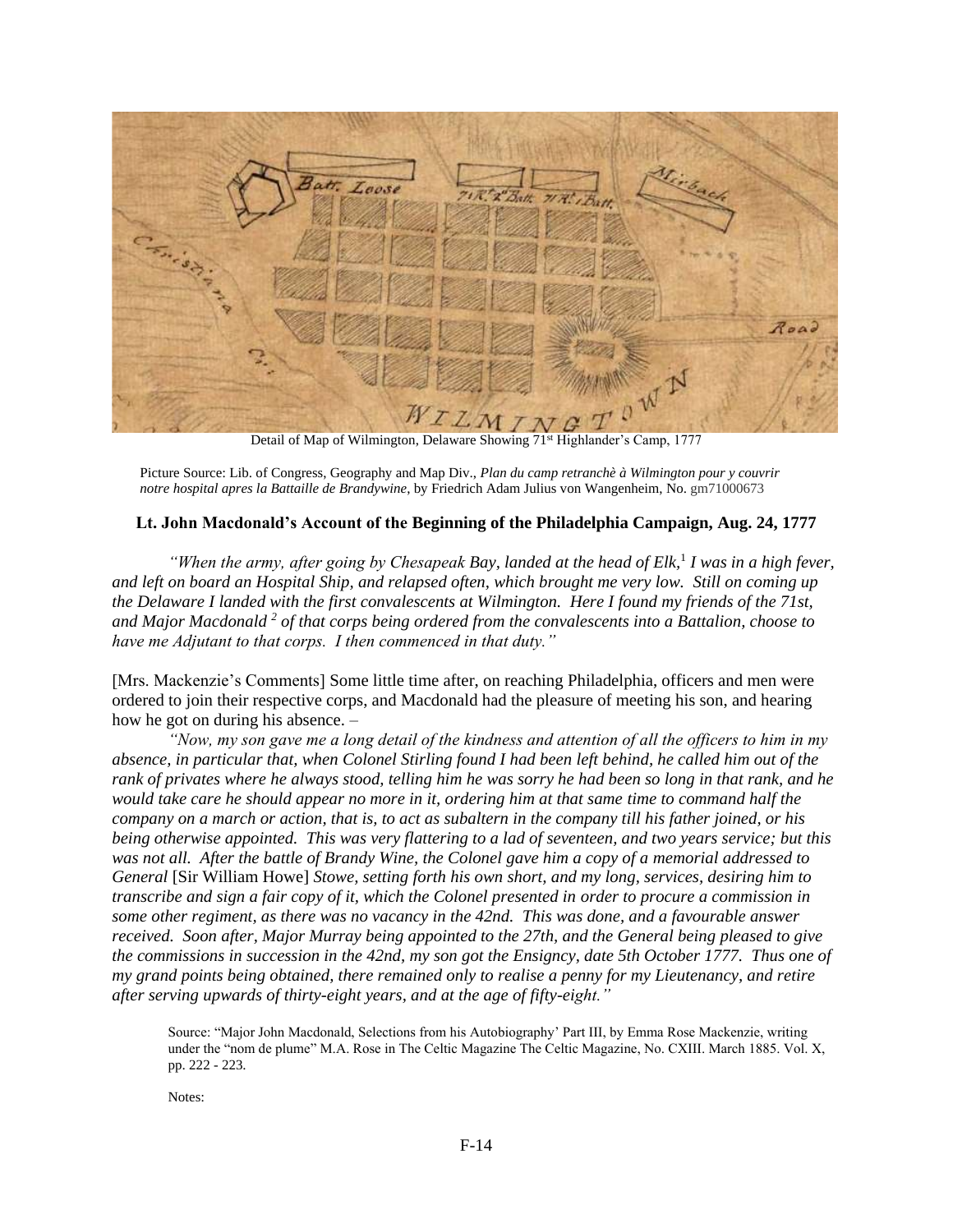- 1. After sailing from New York the 42nd Regt. disembarked at Head of Elk, Maryland on Aug. 24, 1777. The purpose of the campaign was to capture the rebel capitol of Philadelphia, Pennsylvania. An early preliminary objective was to clear the Delaware River for shipping to support the campaign.
- 2. This reference is to either Maj. John M<sup>c</sup>Donnell of the 1<sup>st</sup> Bn.,  $71^{st}$  Highland Regt. who commanded the regiment, or Maj. Alexander MacDonald of the 2<sup>nd</sup> Bn., 71<sup>st</sup> Regt. This regiment marched to Wilmington on Sept. 12, 1777, escorting the wounded from the Battle of Brandywine and remained until Sept. 30. (Ref: *71st Highland Regiment in the American War of Independence*, Ed Brumby, 2012, p. 57.)



Reproduction of Provincial Regt. Uniform Button

Picture Source: Roy and Debra Najecki's American Revolutionary War Reproductions a[t www.najecki.com](http://www.najecki.com/)

## **Macdonald's Account His Retirement from the 42nd Regt. and Appointment as Major, 1st Battalion, Maryland Loyalists, Nov. 11, 1777**

[Mrs. Mackenzie's Comments] While the Lieutenant was deliberating how he could retire with a good grace in time of war, and at the same time get the money for his commission, which was a great object to him, fortune favoured him with one of those rare opportunities which sometimes occur. It was found necessary to raise Provincial troops to assist the regular army, and just at this time the order the order came to raise a battalion in Maryland. There was no lack of volunteers, but there was a difficulty in getting officers, for the men of position and influence in the district who had been appointed, were as a rule quite ignorant of military duty. Lieutenant Macdonald had got acquainted with several gentlemen of position, and one of these, a Mr Chalmers<sup>1</sup>, got the commission of Lieutenant-Colonel of the newly raised battalion. Not being a military man himself, he was anxious to procure those who were, for his officers, and offered our friend a Commission as his major, if he could arrange to leave his present post. Here was the very opportunity Macdonald wished for. He immediately laid his case before Colonel Stirling, who cheerfully promised to do all in his power to assist him. How he succeeded we will leave himself to tell. –

*"He (Colonel Stirling) wrote strongly in my favour, recommending me to the general as well qualified for the intended office, and meriting the indulgence of settling my present office. But instead of giving me the trouble of delivering this letter, he put it in his pocket, went to Head-Quarters, sent it in to the General, and soon followed in person, and, without doubt, confirmed what might be alleged in his letter. The General graciously owning himself no stranger to my character, matters were then and there settled, and next day, the 10th of November, Ensign John Spence<sup>2</sup> was appointed Lieutenant in the 42nd Regiment, vice Lieutenant John Macdonald, who retired. That same day orders contained the following: - Lieutenant John Macdonald appointed Major to the First Battalion of the Maryland Loyalists. Mr Spence gave me bills immediately for the Lieutenancy. . . . . . . And General Howe having complimented the Colonel on getting such a man to be his Major, I joined immediately, and the corps was soon recruited to 335 privates and 42 non-commissioned officers, the establishment being only 448 of both, and I had very flattering compliments from Generals* [Sir Charles] *Grey and Peterson, and several other officers of experience, for their appearance and alertness in going through their exercises and different manoeuvers. By the latter end of April, I was vain of the figure they made."* 

Source: "Major John Macdonald, Selections from his Autobiography' Part III, by Emma Rose Mackenzie, writing under the "nom de plume" M.A. Rose in The Celtic Magazine The Celtic Magazine, No. CXIII. March 1885. Vol. X, pp. 223 – 224.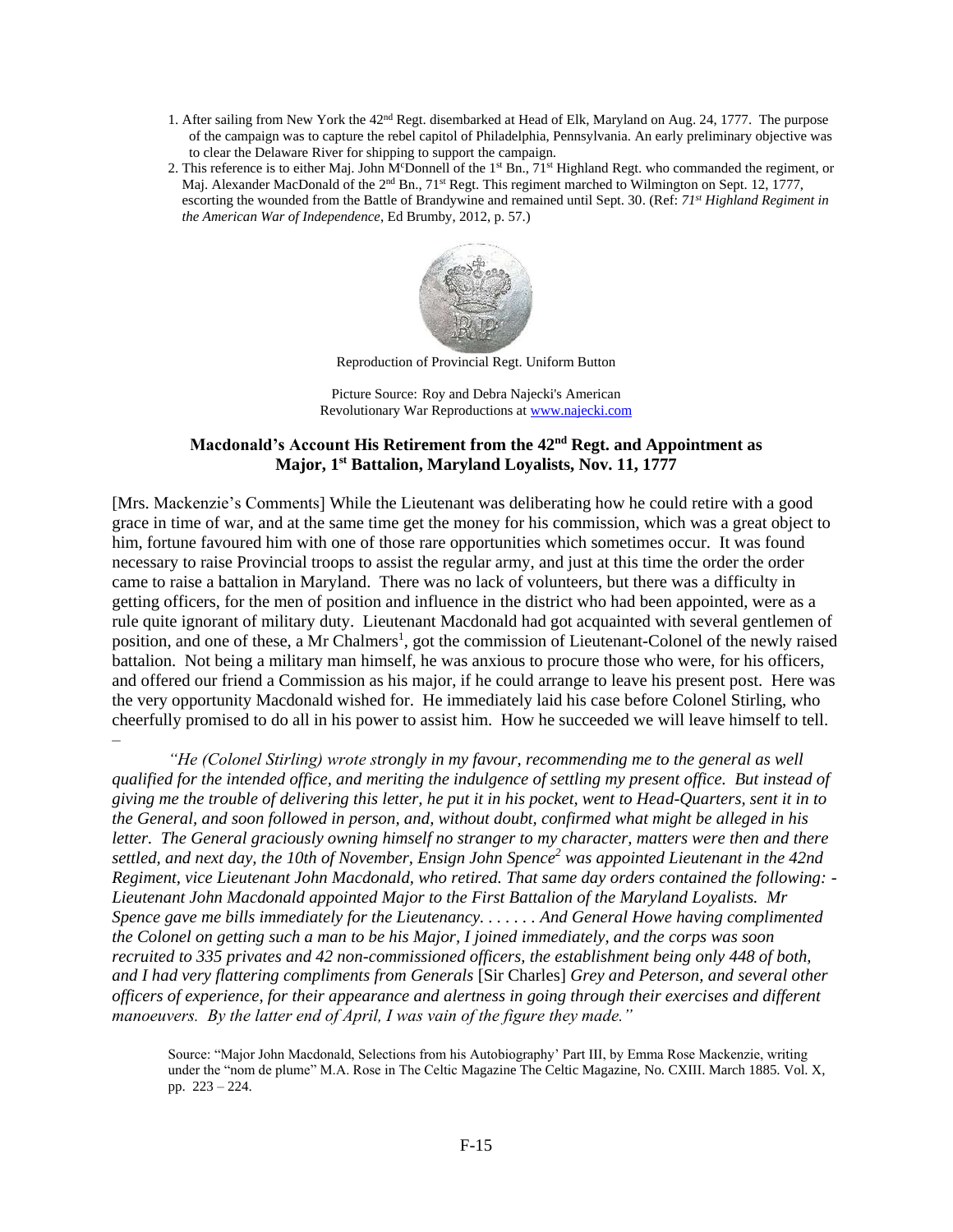Notes:

1. Lt. Col. James Chalmers, 1st Battalion, Maryland Loyalists.

2. Ens. John Spens, 42nd Regt.

# **General Orders Announcing the Retirement of Lt. John Macdonald, 42nd Regt., Philadelphia, Nov. 11, 1777**

Head Quarters Philadelphia 11<sup>th</sup> Nov. 1777...

The Commander in Chief has been pleased to make the following Promotion:

 $42<sup>d</sup>$  Regiment. –

Ensign John Spence [Spens] to be Lieutenant by purchase vice John M°Donald  $\{11^{th}$  Nov. 1777 who retires

Source: The Kemble Papers, Vol. I, 1773-1789 in *Collections of the New-York Historical Society for the Year 1883*, Publication Fund Series, Printed for the Society, New York, 1884, Google Books.

#### **Summary of Letter from Capt. Robert MacKenzie, Sec. to Gen. Sir William Howe, to** Lt. Col. James Chalmers, 1<sup>st</sup> Battalion, Maryland Loyalists Announcing Appointment of Lt. John **Macdonald, 42nd Regt. as Major, Nov. 11, 1777**

Philadelphia Nov. 11, 1777, Lieutenant John McDonald, late lieutenant in the 42nd, is appointed major to the corps under his command…

Source: *Report on American Manuscripts in the Royal Institution of Great Britain*, Vol. I, Historical Manuscripts Commission, His Majesty's Stationary Office, London, 1904, Google Books, p. 151.

# **Commission of John Macdonald (Former Lt. 42nd Regt.) to be Major, 1 st Battalion, Maryland Loyalists, Philadelphia, Nov. 10, 1777**

#### [Seal]

**By His Excellency Sir William Howe**, Knight of the Most Honourable Order of the Bath, General and Commander in Chief of all His Majesty's Forces within the Colonies laying on the Atlantic Ocean from Nova Scotia to West Florida inclusive &c.,

### To John McDonald Esq.

**By Virtue** of the power and authority in me vested, I do hereby constitute and appoint you to be Major to the First Battalion of Maryland Loyalists, commanded by Lieutenant Colonel Commandant James Chalmers, and likewise to be Captain of a Company in said Battalion: you are therefore to take the said Battalion as Major and the said Company as captain into your care and charge and duty to exercise as well the officers as soldiers thereof in arms, and to your best endeavours to keep them in good order .and. discipline. And I do hereby command them to Obey you as their Major and Captain respectively; and you are to observe and follow such orders and directions from time to time as you shall receive from the General or Commander in Chief of His Majesty's Forces in North America, now and for the time being, your superior officer, according to the rules and discipline of war, in pursuance of the trust reposed in you. Given under my Hand and Seal at Head Quarters, Philadelphia, the tenth day of November, one thousand seven hundred and seventy-seven, in the eighteenth year of the reign of Our Sovereign **Lord George** the Third by the Grace of God, of Great Britain, France and Ireland, King, Defender of the Faith and so forth.

> By His Excellency's command (signed) Robert Mackensie (signed ) W. Howe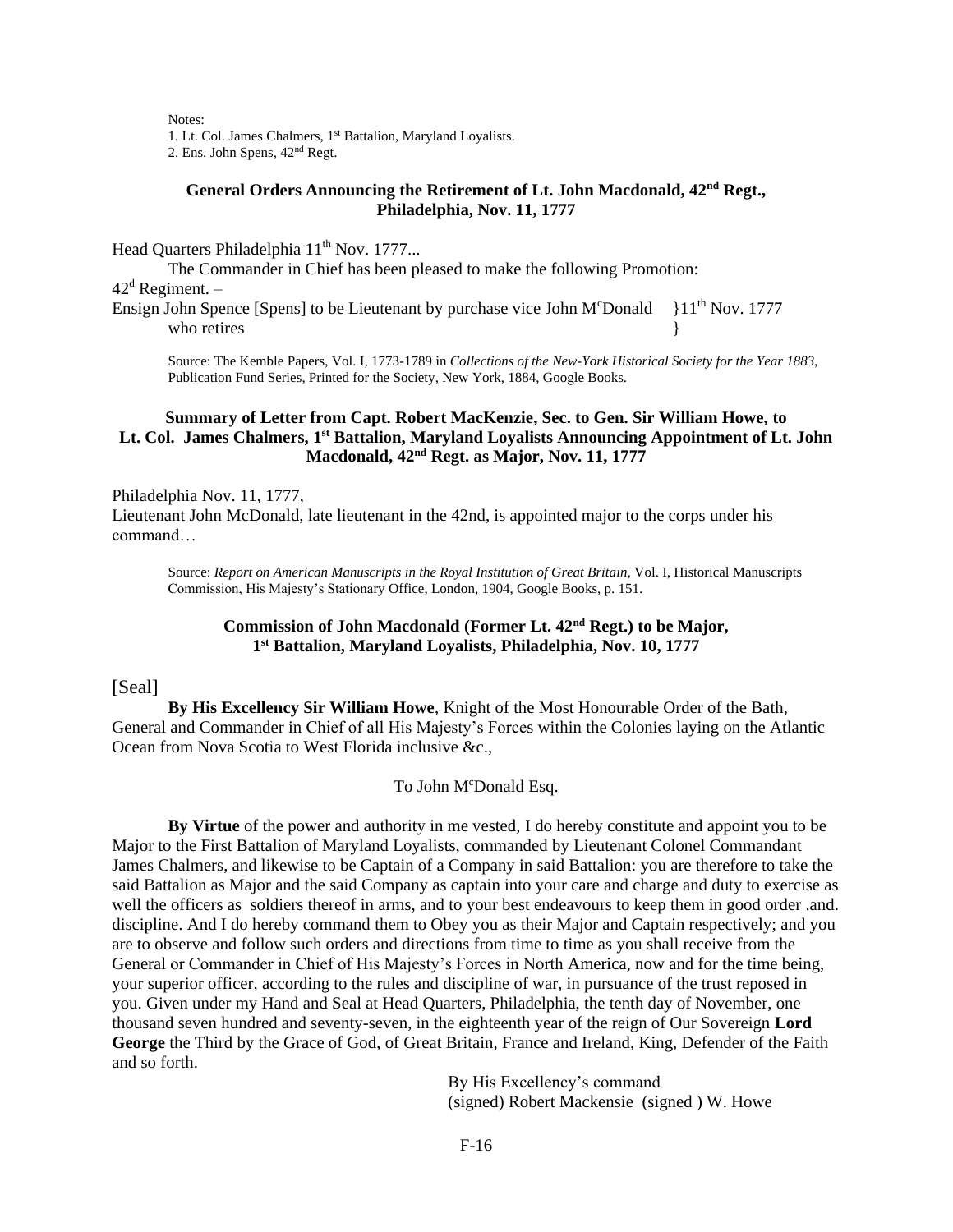Source: Photocopy of transcription in author's collection.

### **Excerpts of the Journal of the Voyage to Pensacola (Which Included Maj. Macdonald's Maryland Loyalists) by Corp. Carl Philipp Steuernagel, 3rd Waldeck Regt., Oct. 19, 1778 - 28th of Mar. 28, 1780**

Description of the journey of the Prince of Waldeck's 3<sup>rd</sup> Regiment from North America to the West Indian Island of Jamaica and from there to West Florida.

As the regiment was ordered by the Commander-in-Chief to go to Jamaica and from there to Florida, Pensacola to be exact, they boarded ships in the harbor between New York and Staten Island on 19 October 1778. As all the ships which were to sail together had not yet assembled, we had to be at anchor until the last of October. Finally, on the  $1<sup>st</sup>$  of November, when the ships had met a few miles from the harbor at a place called Place Land Hoock, they sailed here and gathered with us to make a flotilla.

Therefore, we raised our anchor and departed the following morning, the  $2<sup>nd</sup>$ , with this fleet into the ocean…

The  $2<sup>nd</sup>$  of December 1778, was a joyous day for us, on which Jamaica showed itself to us. The same day, we ran into the harbor Port Royal, and dropped our anchor before the city of Kingston...

1779

As we had obtained and loaded new provisions and fresh water here (Jamaica), we set sail on the  $31<sup>st</sup>$  of December (1778), on a New Year's Saturday, in the most terrible summer heat. Initially, we were greeted by sailing by the side of the Island of Cuba, but in a few days entered the Gulf of Mexico. In this Gulf of Mexico we observed not only that the water had a brown color, but also, that in various places the white, sandy bottom could be seen, and that at times the wind was so weak, that, to our great impatience, the ship barely moved from where it sat and had to be soaked down with water daily so that it would not rot. From here, on the  $15<sup>th</sup>$  of January 1779, we saw Ross Island and the following day the Pensacola coast. Because of a contrary wind we could not enter the harbor as quickly as we would *have* wished.

After tacking around for twenty-four hours, our luck finally changed, and on the  $18<sup>th</sup>$  we were able to land at the designated disembarkation point at Pensacola. As the necessary repairs on the barracks were not completed, initially only three companies were put ashore, and the remainder on the  $21<sup>st</sup>$  of February. Pensacola, which has only lain so close to the water for nine years, is still at this time small and scattered, and suffered a great amount of damage from a severe hurricane the previous autumn. The stores-businessmen's houses-which were near the water were completely flattened, and further, the 48 pounder cannon in the fort were carried away by the angry waves.

This land lies very low and flat...

On the  $28<sup>th</sup>$  of March 1780, all the troops from Pensacola were moved to the camp at the nearby constructed Fort George…

Source: "Memoir of Carl Philipp Steurnagel, 3rd Waldeck Regiment," trans. by Bruce E. Burgoyne, *Journal of the Johannes Schwalm Historical Association*, Volume 6, Number 1, 1997, pp. 45-47.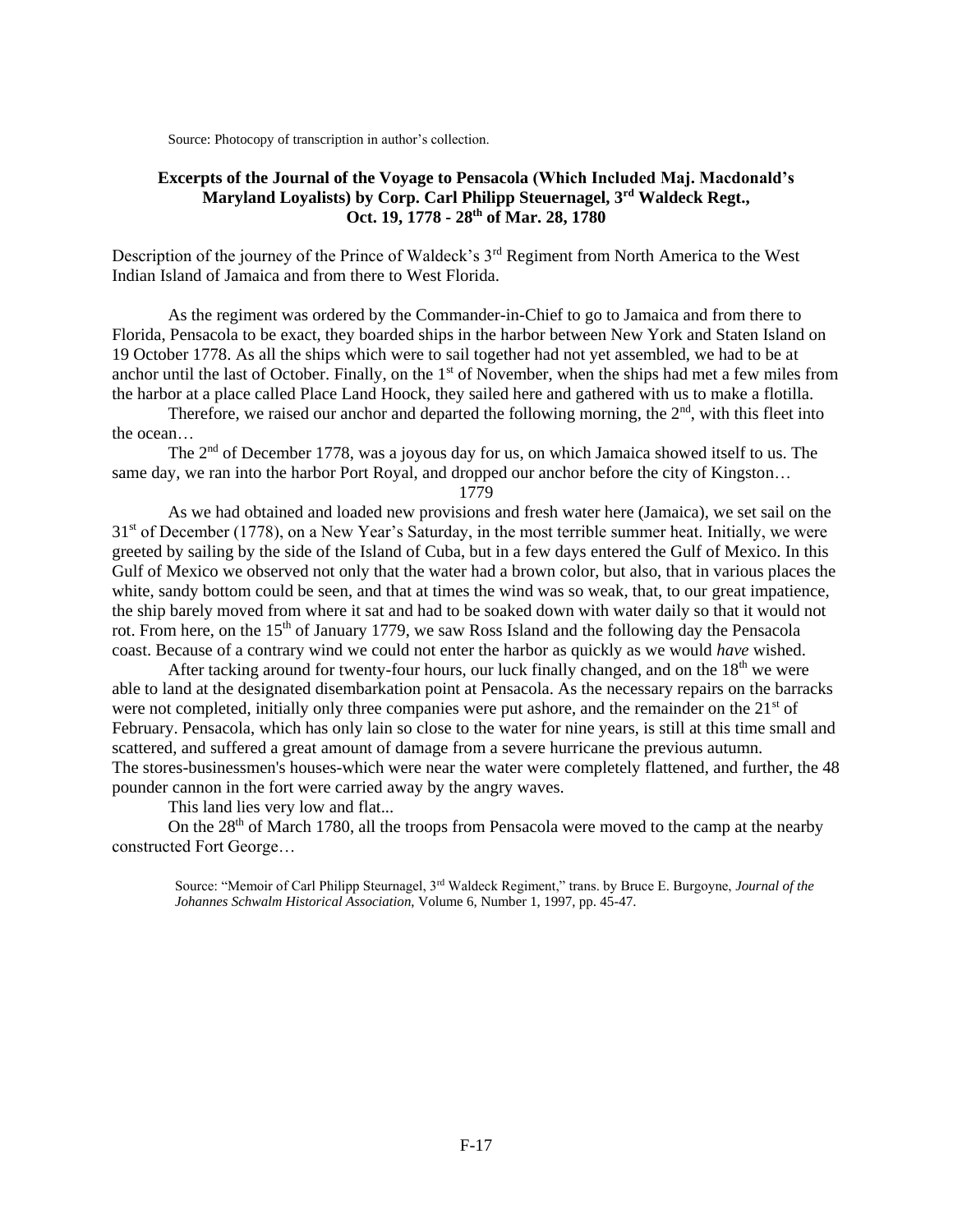

Plan of Fort George, Pensacola, 1778

Picture Source: *"A plan of Pensacola and its environs in its present state, from an actual survey in 1778,"* Joseph Purcell**,** Library of Congress, Maps of North America, 1750-1789.

# **Macdonald's Account of his Service with the Maryland Loyalists and the Siege of Pensacola, West Florida, 1777-1781**

[Mrs. Mackenzie's Comments] A few months, however, changed the aspect of affairs. The British troops lost ground, and as consequence their prestige; Republicanism gained strength, until even the Provincial troops became infected with it, and deserted daily in large parties, to join their countrymen in their struggle for liberty. This state of affairs necessitated the amalgamation of three provincial regiments into one, viz, the Maryland Loyalists, the Pennsylvania, and the Waldeck Regiments.<sup>1</sup> This combined corps was ordered to Jamaica. On the voyage, it came to the ears of the Major that in case of an American vessel coming into sight, that the men were determined to mutiny and join the Americans. This caused him great anxiety. We will give his own version. -

*"This made me lay at night with a loaded blunderbuss under my head, all the rest of the voyage. After being a month at Jamaica, on the 16th January 1779, we arrived in the Bay of Pensacola; but the men having the smallpox among them, were ordered to the Red Cliffs, ten miles distance from the town. Here it might be naturally supposed that all apprehensions of mutiny or desertion was at end, as there were no enemy in arms within five hundred miles of us; but behold! on the 14th of March, a sergeant with sixteen men deserted in a body, with their arms, and more ammunition than their ordinary complement. At this time Colonel Chalmers got leave of absence for New York, and I being informed that a more formidable desertion was designed, took all the ammunition from the men, lodged it up in a store, and ordered the Quarter-master to lay there with it, and I visited it myself at all hours of the night. Indeed self-preservation kept me on the watch, as if once they got masters of the store to pursue their design, I could not expect that they would be very ceremonious with me."*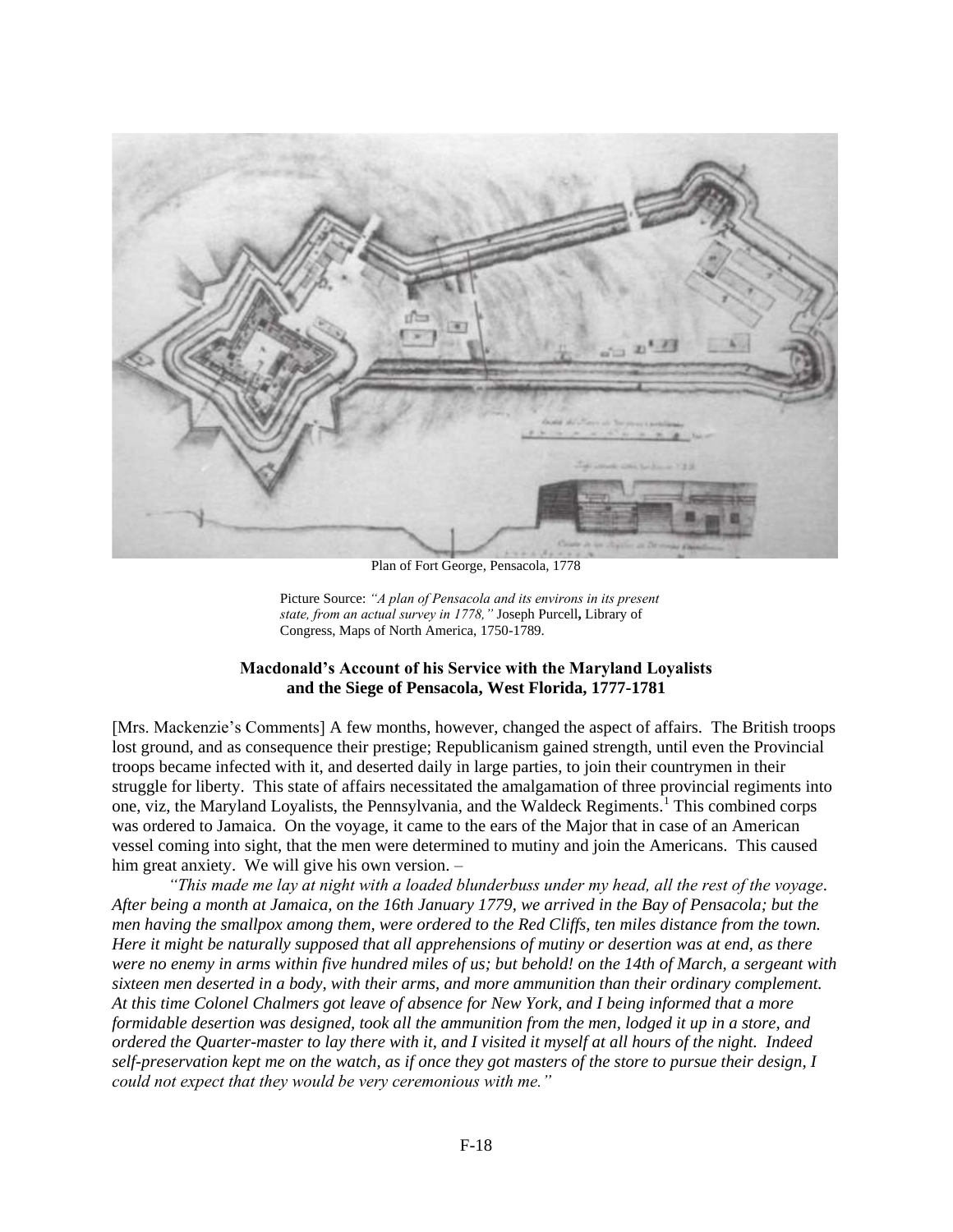[Mrs. Mackenzie's Comments] Thus, by his prompt action, the Major prevented any further attempts at mutiny. He, however, did not feel himself at all comfortable in his new position. The men were discontented, and the officers were incapable, and spent their time in quarreling amongst themselves, so that to support his authority he had to be pretty severe with them. A Court-Martial was held, and three officers, a captain, a lieutenant, and an ensign, were dismissed the service. With all this, he seems to have had the entire confidence of his superior officers, as is shown by the following extract: –

"Meantime a Spanish invasion being apprehended, the General<sup>2</sup> joined the Pennsylvania and *Maryland Battalions into one corps, under the command of Colonel Allan<sup>3</sup> That Colonel getting leave of absence a few weeks before the siege, the command of the battalion fell to me, and in a great measure that of the British troops too, as there was no other Field Officer of either line in place. The only other*  Field Officer was the Lieutenant-Colonel of the Waldecks<sup>4</sup>, but except as Field Officer of the day, he did *not interfere with British or Provincial troops, and for good reasons the General never employed him or his troops out of the works."*

Source: "Major John Macdonald, Selections from his Autobiography' Part III, by Emma Rose Mackenzie, writing under the "nom de plume" M.A. Rose in The Celtic Magazine The Celtic Magazine, No. CXIII. March 1885. Vol. X, pp. 224-225.

Notes:

- 1. Mrs. Mackenzie misstates the consolidation of battalions. Although the Pennsylvania, Maryland and German Waldeck battalions sailed with Brig. Gen. John Campbell to Pensacola, they were never combined into one corps. As discussed immediately below, Maj. Gen Campbell requested to combine the two Loyalist battalions under Maj. Macdonald in Dec. 1779, but Gen. Sir Henry Clinton did not approve the consolidation. Despite Headquarters' formal disapproval, Macdonald did exercise tactical control of the two small battalions in the siege of Pensacola in 1781.
- 2. Maj. Gen. John Campbell of Strachur, British Commander, West Florida.
- 3. Lt. Col. William Allen, Pennsylvania Loyalist Bn.
- 4. In 1783 Albrecht von Horn, is listed as the Lt. Col. of the  $3^{rd}$  Regt. Waldeck with a date of rank of Apr. 14, 1779.

### **Summary of Orders by Maj. Gen. John Campbell, British Commander, West Florida, Appointing Former Maj. John Macdonald to Command Combined Maryland and Pennsylvania Loyalist Battalion, Pensacola, Dec. 26, 1779**

#### Head Quarters Pensacola. December 26. 1779

Orders signed by James Campbell, M.B. Uniting into one corps the Pennsylvania and Maryland Loyalists for present service including Arrangements, Rank of officers, &c.

*Endosed by* Maj. Gen. Campbell to Sir H. Clinton 10 Feb. 1780.

Source: *Report on American Manuscripts in the Royal Institution of Great Britain*, Vol. II, Historical Manuscripts Commission, His Majesty's Stationary Office, London, 1906, Google Books, p. 76. *"James Campbell, M.B."* was Capt. James Campbell, 42nd Regt. who served a Major of Brigade to his uncle, Maj. Gen. John Campbell of Strachur, British Commander, West Florida. Gen. Sir Henry Clinton did not approve Campbell's request to combine the battalion.

# **Summary of Approval by Gen. Sir Henry Clinton, Commander-in-Chief, North America, to Maj. Gen. John Campbell, British Commander, West Florida, of Maj. John Macdonald to Command Combined Pennsylvania and Maryland Loyalist Battalion at Pensacola, Oct. 21, 1780**

New York October 21. 1780,

Receipt of dispatches...Withholds consent to the union of the Pennsylvania and Maryland Loyalists on account of injury done to the commanding and other officers... Appointment of Maj. McDonald is right. ..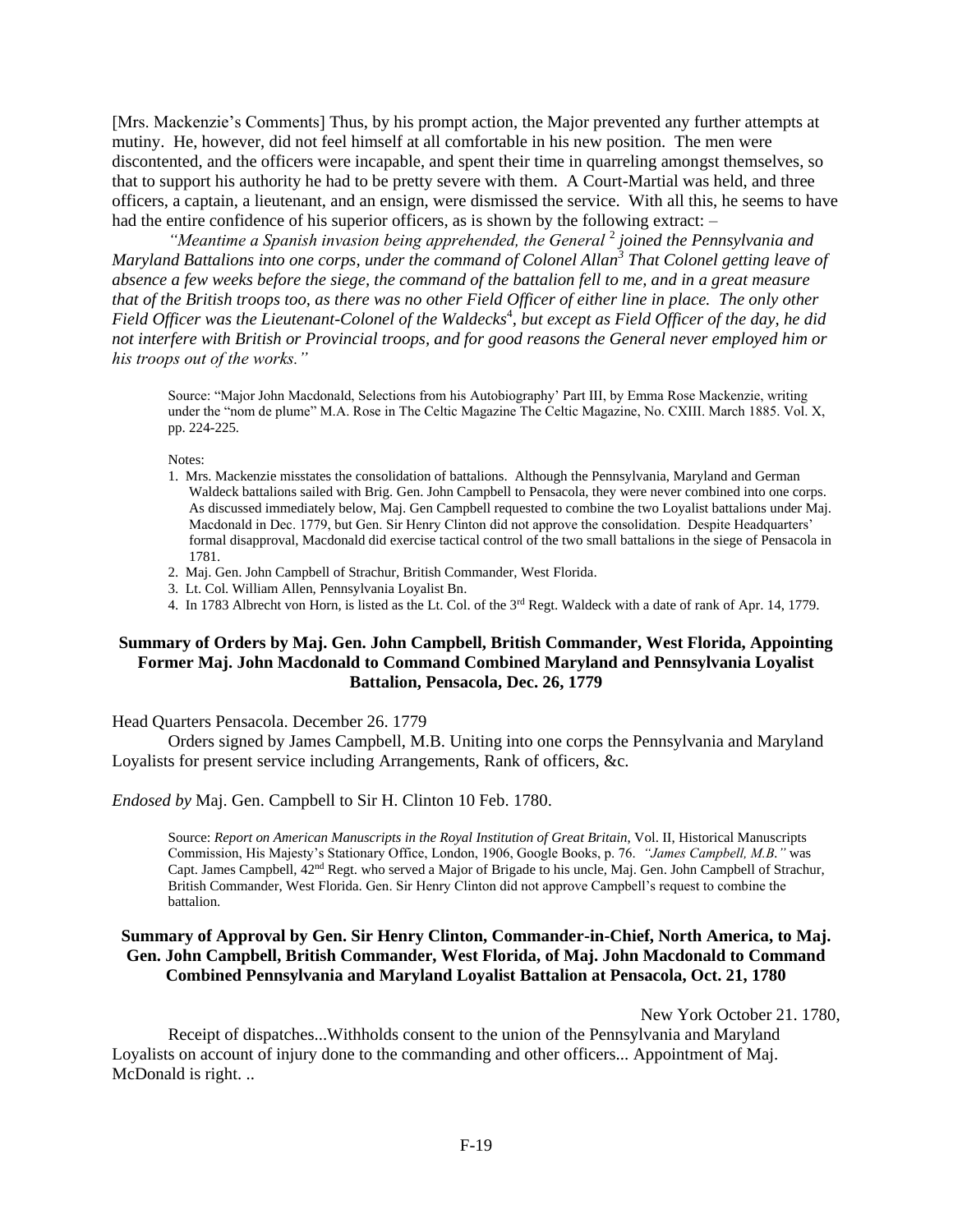Source: *Report on American Manuscripts in the Royal Institution of Great Britain*, Vol. II, Historical Manuscripts Commission, His Majesty's Stationary Office, London, 1906, Google Books, p. 193. Maj. Gen. Campbell was the commander of British West Florida at Pensacola.

#### **Macdonald's Account of Preparations for his Sortie from the British Lines, Fort George, Pensacola, May 4, 1781**

[Mrs. Mackenzie's Comments] This additional responsibility made him so anxious that for weeks he never retired to rest at night, for fear of a surprise. This naturally told on a man of his age; but could not subdue his spirit, or his determination to do his duty. He thus describes his situation at this time. –

*"Thus being extremely fatigued, besides other disorders, raised a swelling on the side of my head, which was blistered in the evening of the 3rd of May. That night I had the rounds, and my head running. Next morning in course of duty I was obliged to attend General Campbell with my report. He expressed great concern at seeing me in that condition, as he meant a sally at twelve o'clock that day the fourth (the sixth in the newspapers is a mistake), and he did not know who else to appoint to that command. I told him to be under no apprehension but I would do my duty while I had whole bones, nor would I yield a command of that nature to any man alive, and begged he would give myself the necessary instructions, and not puzzle me afterwards with messages by aide-de-camps, which I had found on other occasions contradictory and ambiguous."*

[Mrs. Mackenzie's Comments] The Major succeeded so well in this attempt, that his name was mentioned with honour in the General's report.<sup>1</sup>

Source: "Major John Macdonald, Selections from his Autobiography' Part III, by Emma Rose Mackenzie, writing under the "nom de plume" M.A. Rose in The Celtic Magazine The Celtic Magazine, No. CXIII. March 1885. Vol. X, pp. 225-226. A more detailed look at the Siege of Pensacola is provided in Attachment H: Captivity of Major of Brigade James Campbell by the Spanish Army.

Note:

1. Maj.-General John Campbell to Lord George Germain, May 12, 1781 in TNA, *Colonial Office: Original Correspondence, West Florida* at CO 5/597, f. 310 as shown in, *Documents of the American Revolution 1770-1783, Colonial Office Series*, Vol. XX, Transcripts 1781, ed. K. G. Davies., pp. 138-142.(shown below).

# *Royal Gazette* **Account of Maj. John Macdonald's Sortie, Siege of Pensacola, West Florida, May 4, 1781**

# EXTRACTS from REBEL PAPERS. CHARLESTON, June 10...

Yesterday arrived a cartel ship from Pensacola, in which came passengers the Hon. Peter Chester, Esq; Governor of West Florida, and sundry other officers belonging to that garrison. We have been favoured with the following account of the siege of that place... A number of sallies were made after that of the 12th of April by the besieged, in which the enemy always suffered considerably, but none of consequence until the 6th of May, when 100 men commanded by Major M°Donald, about twelve o'clock with fixed bayonets attacked and drove 8 or 900 of them from their works which they had advanced within 600 yards of our outer redoubt, made one Captain, two subalterns, and four privates prisoners, killed three officers, and about 50 men, spiked five pieces of cannon, and set fire to their works, with the loss of only one serjeant killed, and two privates wounded...

Source and Note: *Royal Gazette*, New York, July 21, 1781. Maj. Macdonald claimed the date of the 6<sup>th</sup> should read the  $4<sup>th</sup>$ .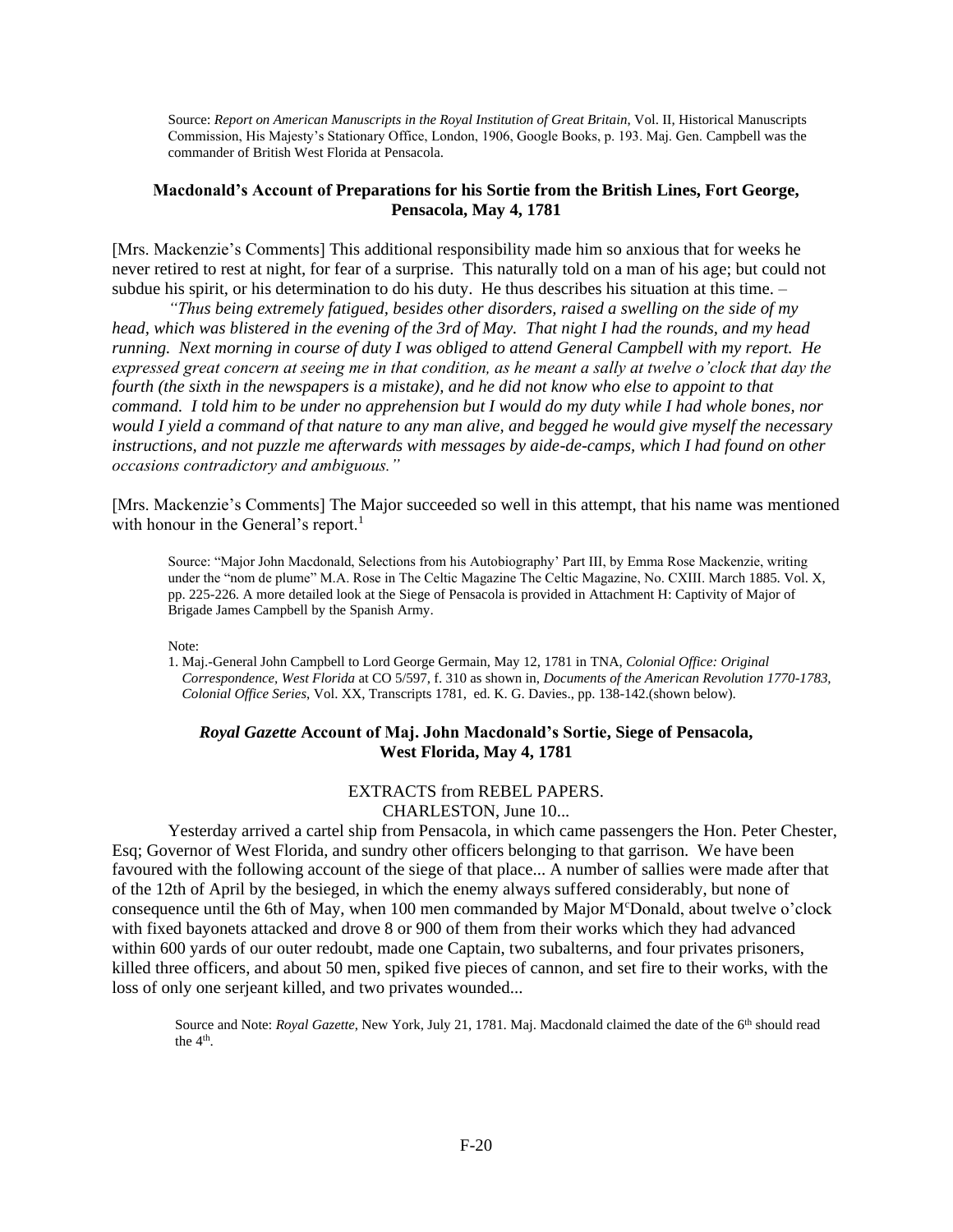

Spanish Troops Surge over Damaged Fortifications at Pensacola

Picture Source: *The American Soldier*, U.S. Army

# **Excerpts of Journal of Surrender of Pensacola and Return to New York, by Corp. Carl Philipp Steuernagel, 3rd Waldeck Regt., May. 8 – June 15, 1781**

On the  $8<sup>th</sup>$  of May, at nine o'clock in the morning, we had a misfortune when an enemy bomb ignited our powder magazine in the outermost battery, which blew 52 men into the air, wounded many, and completely ruined our fortification, also.

This very unfortunate accident made such a favorable opportunity for the Spaniards, in that now everything was in the greatest confusion. The enemy pressed us with such strength and determination that we had to raise the white flag, whereupon the Spanish adjutant general was sent over to discuss a capitulation. In the meantime, however, all our still serviceable cannon were loaded with grape and canister. Despite this enemy pressure which mounted in strength, our brave General Campbell did not lose courage, but let the enemy know, that in case the proposed articles were not accepted, he, with his still few remaining troops, would resist to the last man.

Finally, the Spaniards understood that it would still cause many bloody heads. So they perceived it as advisable that they accept our proposed capitulation and concluded [the siege]. The adjutant returned a third time and presented the final articles signed by the Spanish general.

Still the enemy had more of which to be ashamed. Our weak force gained true honor, because the enemy, since the 9<sup>th</sup> of March, with 22,000 men besieged six hundred men and still on the 10th of March [May] we marched out of our fort with flags flying and with martial music, and Spain paid the costs when we were transported free to North America, specifically to New York...

I could say a great deal at this point about our captivity, but for brevity let me only say, that on the 4th of June 1781, which was also the King of England's birthday, we sailed with eleven ships from West Florida to the Island of Havana and Dominica…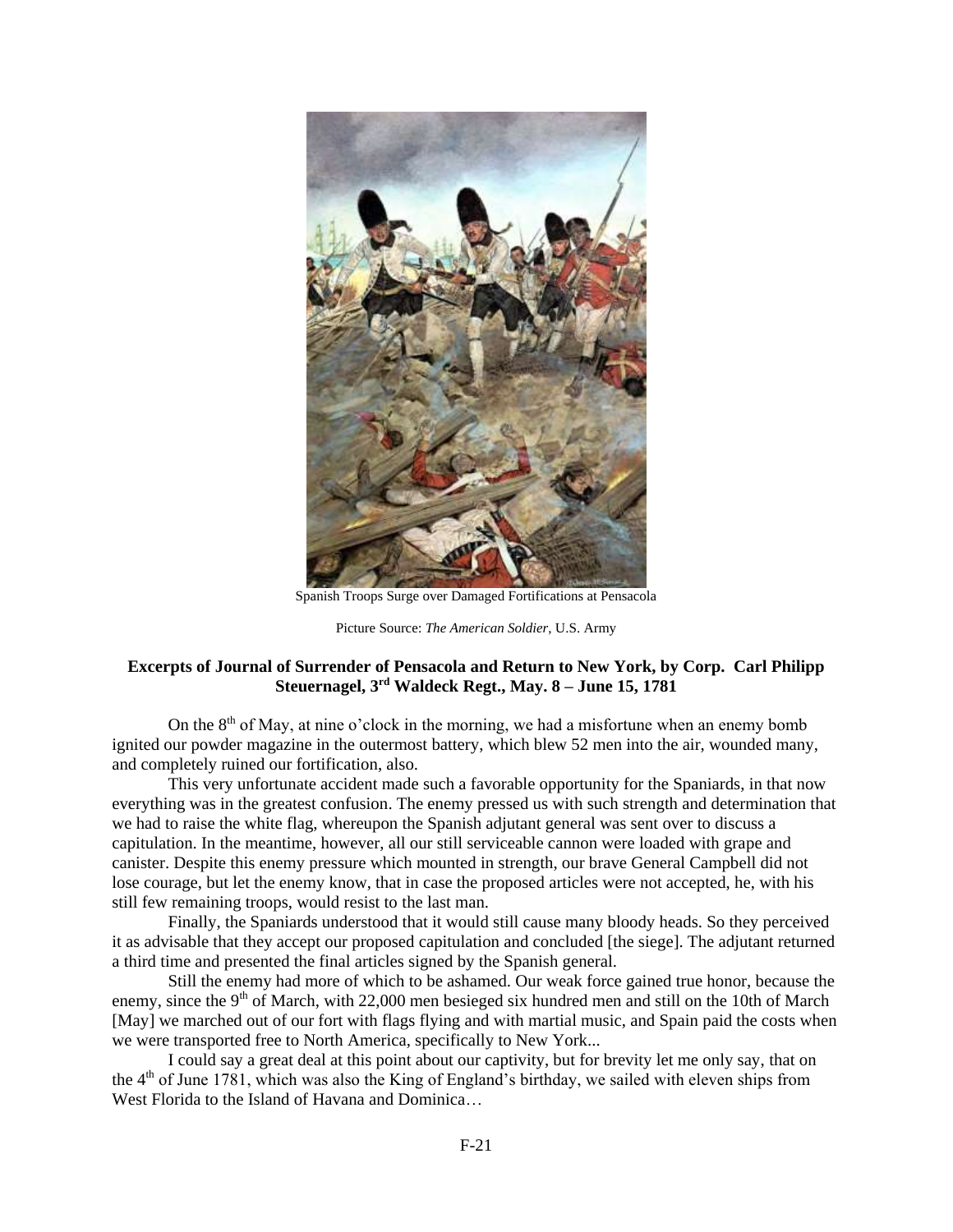The 15<sup>th</sup>, in the afternoon we entered the harbor of Havanna in the West Indian island Dominica, and lay at anchor. After a few days we continued our journey onward toward North America, specifically Fort Reinfort, and upon our arrival  $[\text{July } 5^{\text{th}}]$  there were disembarked near Brooklyn on Long Island, quartered in earthen huts, and thus sat out our period as prisoners of war...

Source: "Memoir of Carl Philipp Steurnagel, 3rd Waldeck Regiment," trans. by Bruce E. Burgoyne, *Journal of the Johannes Schwalm Historical Association*, Volume 6, Number 1, 1997, pp. 47-50.



Gen. John Campbell of Strachur

Portrait Source: History of the Fifty-Seventh (West Middlesex) Regiment of Foot 1755-1881, by Capt. H. H. Woollright, Richard Bentley and Son, London, 1893, Google Books, p. 90.

# **Maj. Gen. John Campbell's Commendation of Maj. Macdonald in his Report of the Siege of Pensacola, to Lord George Germain, May 12, 1781**

12 May, Pensacola

My Lord, when I wrote your lordship on the  $7<sup>th</sup>$  instant, although I then forsaw the probable fate of Pensacola, yet I did not apprehend that the decision of the contest was quite so near at hand as it has since proved to have been. An unfortunate shell from the enemy on the morning of the  $8<sup>th</sup>$  precipitated its destiny and occasioned its falling under the dominion of Spain at least some days sooner than it would otherwise have happened…I assure your lordship that I was perfectly well supported by the field officers of corps under my command...Lieutenant colonel de Horn, of the Waldeck regiment, and Major M<sup>c</sup>Donald, of the Maryland provincial corps, the only field officers in the garrison of fort George, went through a great deal of fatigue in the execution of their duty with zeal, promptness and alacrity; and in justice to them I must observe, that the sally of the 4th instant, was led by them, when upwards of 400 men, actually on duty in that part of the trenches attacked, were routed by only a handful of men, their cannon spiked, works destroyed, &c. Major Macdonald headed the provincials, who attacked and stormed the trenches, and lieutenant colonel de Horn was at the head of the reserve...

Source: TNA, *Colonial Office: Original Correspondence, West Florida* at , CO 5/597, f. 310 as shown in, *Documents of the American Revolution 1770-1783, Colonial Office Series*, Vol. XX, Transcripts 1781, ed. K. G. Davies., pp. 138- 142.

# **Account of Dinner with Maj. Macdonald Following Return from Pensacola Siege and Surrender, by Capt. John Peebles, 42nd Grenadier Company, New York, July 5-27, 1781**